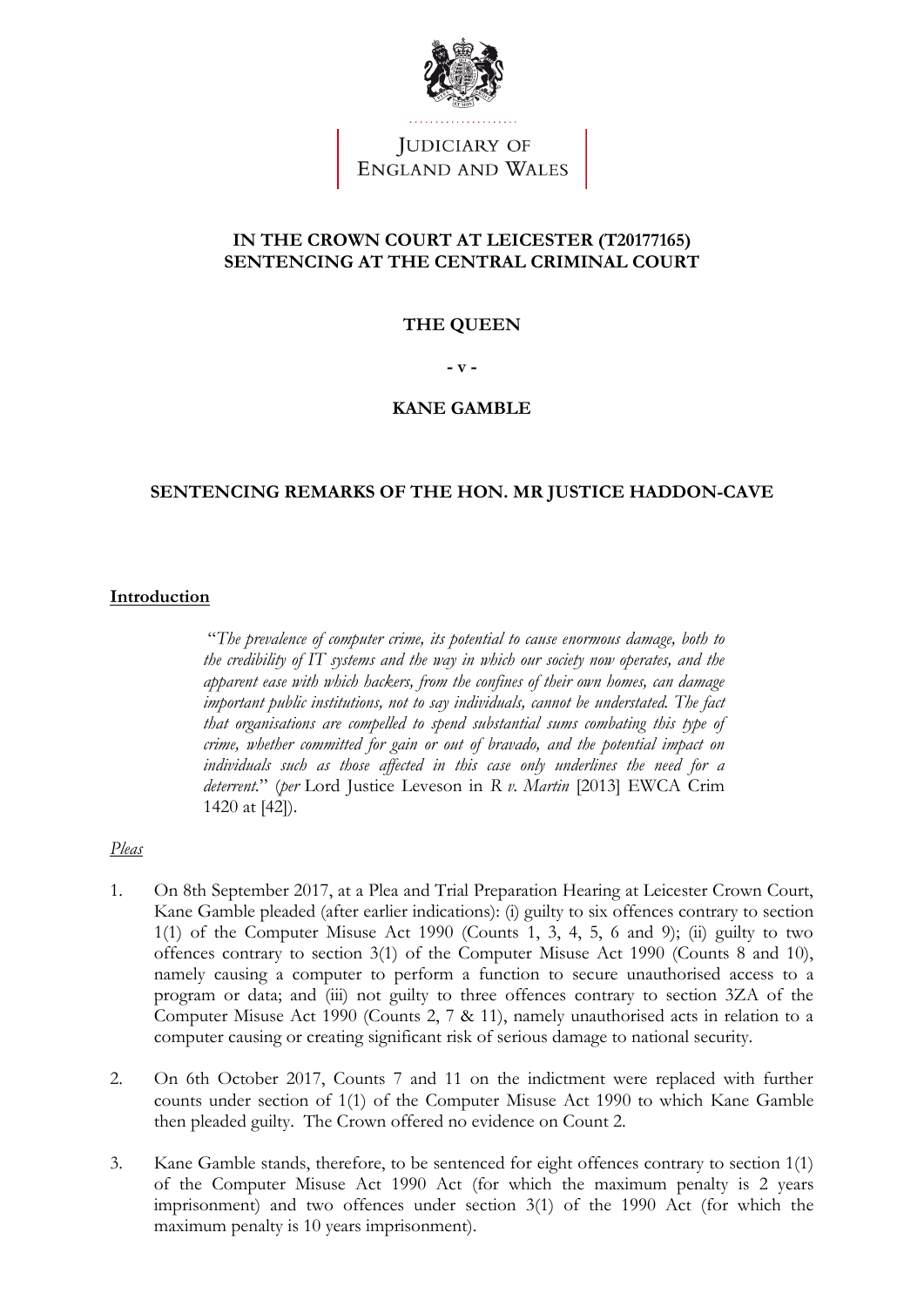- 4. Kane Gamble was born on 2nd October 1999. He is now 18½ years old. He was:
	-
	- (i) aged  $15/16$  years when he committed Counts 1 and 3;<br>(ii) aged 16 years when he committed Counts 4 to 11; aged 16 years when he committed Counts 4 to 11;
	- (iii) aged 17 years when he pleaded guilty to Counts 1, 3-6 and 8-10;<br>(iv) aged 18 years when he pleaded guilty to Counts 7 and 11.
	- aged 18 years when he pleaded guilty to Counts 7 and 11.
- 5. I am grateful to Counsel for the Crown, Mr Lloyd-Jones QC and Ms Herbert, and Counsel for the Defence, Mr Harbage QC and Mr Barry, for their able assistance in this lengthy sentencing exercise.

### **The facts**

- 6. I am going to set out the facts in some detail. This is in order to explain both the precise nature and sheer scale of Gamble's criminal activities on the Web and because it is relevant to the debate about the expert evidence regarding Gamble.
- 7. Gamble started an online group known as "*Crackas With Attitude*" ("CWA"). They operated as an internet quasi-hacking gang who worked together and encouraged each other. Other members included Nathan Henry who lived in Glasgow and various US citizens; Justin Liverman, Bradley Martin and Andrew Boggs. Their activities were politically motivated.
- 8. Over a period of eight months, between 1st June 2015 and his arrest on 9th February 2016, from his bedroom at home in Coalville, Gamble gained unauthorised access to the communication accounts of very high-ranking US intelligence officials and government employees and to US law enforcement and intelligence agency networks.
- 9. The group have been referred to as 'hackers' but more accurately should be called 'impersonators'. They used 'social engineering' and impersonation to hoodwink individuals and security systems and gain unauthorised access to email and other communication accounts. Social engineering involves psychological manipulation or tricking people such as call centres or helpdesk staff into performing actions or divulging confidential information, passwords and/or PIN numbers.
- 10. Gamble and the group's activities included often (i) subjecting victims and their families to sustained online abuse and harassment, (ii) posting substantial amounts of personal and sensitive data on the Internet, and (iii) publicising and bragging about their activities on social media, as I shall outline.

# *Count 1 – John Brennan (Director of the Central Intelligence Agency) ("CIA")*

- 11. In June 2015, Gamble and CWA decided to target John Brennan, the then Director of the CIA. Gamble impersonated employees of a US American telecommunications company, *Verizon*, and Mr Brennan himself, in order to gain access to Mr Brennan's *Verizon* ISP account and obtain his personal details, router serial number, MAC address, telephone numbers and home address.
- 12. On 11th October 2015, Gamble impersonated Mr Brennan, gained access and changed Mr Brennan's *Verizon* account PIN number and security questions and posted on his *Twitter* account (*@phphax*) an image depicting CIA Director Brennan with a label across his forehead with the names "*Cracka*" and "*Cubed*" (online names for himself and Henry).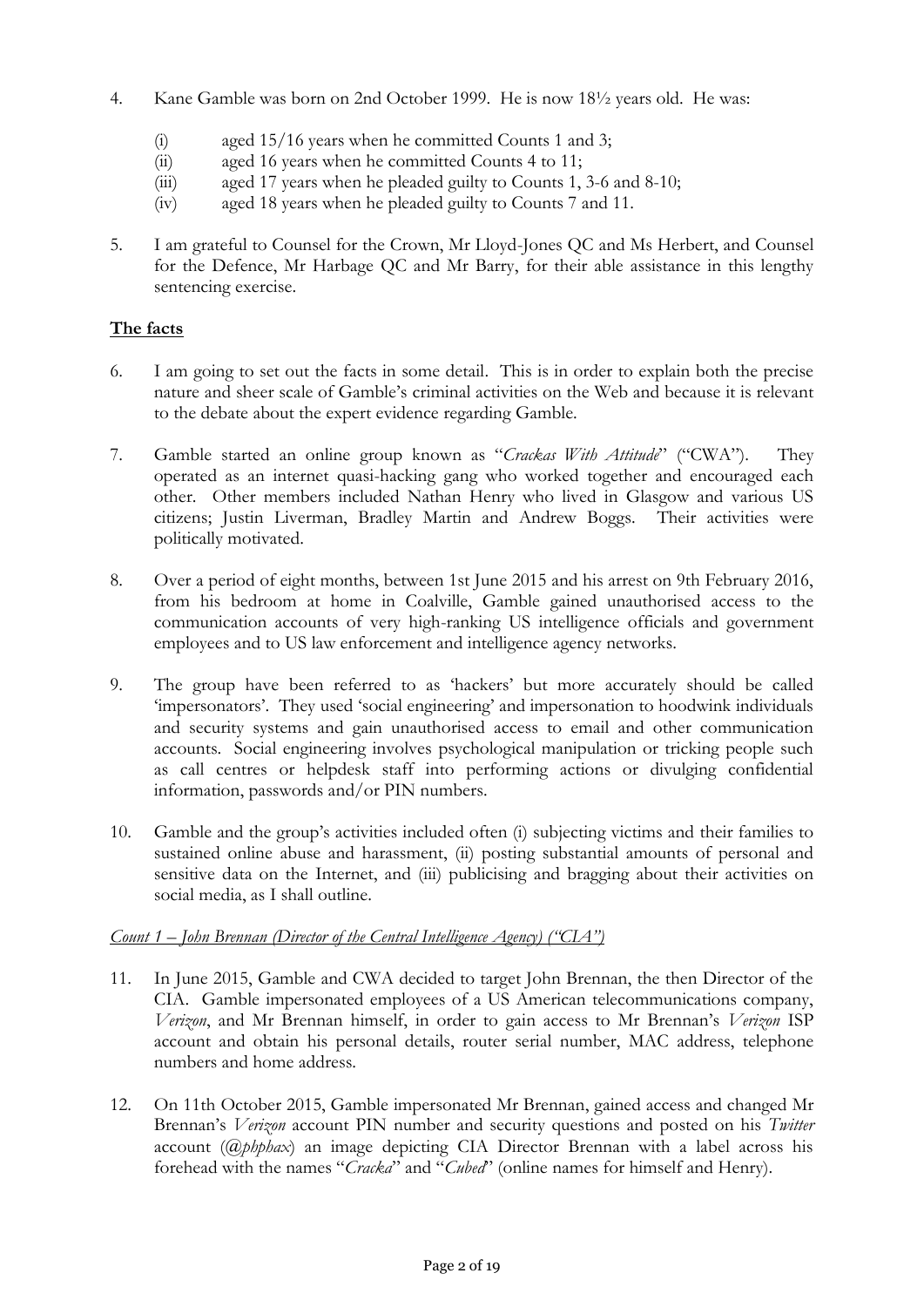- 13. On 12th October 2015, using *Skype*, Gamble impersonated Mr Brennan and initiated a password reset in order to gain unauthorized access to Mr Brennan's *AOL* account. He boasted to Henry in an online chat that he was "*jacking*" Mr Brennan's account and had access to Mr Brennan's email contact list. Gamble held Mr Brennan's social security number and had accessed Mr Brennan's *iCloud*.
- 14. CWA also targeted Mr Brennan's wife, Kathy Brennan. On the 12th October 2015, Henry took over the *Twitter* account of Kathy Brennan and gave Gamble the new password. Kathy Brennan received notifications of unusual logins, password changes and account password changes when neither she nor her husband had made any such requests.
- 15. Gamble and CWA made other intrusions into the Brennan family's life. On 13th October 2015, Gamble boasted to Henry on *Skype* that he had gained remote access to Kathy Brennan's iPad and that he was going to "*wake everyone up*". He also gained access to Kathy Brennan's *AOL* account by impersonating her and persuaded *AOL* to change the account details, reset the password and change the answers to security questions to "*hacked*", "*hacker*" and "*V for Vendetta*" (a graphic novel and film about an anarchist freedom fighter who used terrorist acts to fight oppression). The alternative contact email address for the account was also changed a number of times; one of the new addresses provided incorporated the term MILF ("*mother I'd like to fuck*").
- 16. Gamble also made numerous telephone calls to the Brennan family home in the US. On 13th October 2015, he called Mrs Brennan whilst she was on the phone to *AOL* in the process of reporting that her account had been compromised. Between 13th and 16th October 2015 he called Kyle Brennan (Mr Brennan's son) eleven times.
- 17. Gamble and CWA used this access to obtain sensitive documents referring to operations in Afghanistan and Iran, and Mr Brennan's email address list. From the 12th October 2015 onwards, Gamble's *Twitter* account *@phphax* tweeted references to CIA and images of John Brennan and his family. Gamble tweeted: "*You're now about to witness the strength of #CWA XD. @CIA Step your game up homies, we own everything of you :(*". He also posted *#FreePalestine #CWA* with an image of Mr Brennan's car insurance details. Gamble made further calls to the Brennan family and tried to re-activate Kathy Brennan's *AOL* account after she had cancelled it.
- 18. In a *Skype* exchange with Henry on 17th October 2015, Gamble expressed his wish to "*leak John Brennan's email list*" comprising over 700 email addresses. The pair discussed how and where they were going to post this information. In due course, over 1,300 contact email addresses were posted *via Pastebin*.
- 19. Gamble also spoke to a number of journalists including Wesley Bruer. When asked by Bruer on 19th October 2015 (*via* the CWA *Twitter* account) why the group had targeted John Brennan and Jeh Johnson (see below), Gamble said: "*John and Jeh are both very big people and high ranking people… if we hacked them they would be ashamed*"… "*It was really because the government are killing innocent people and they also fund for killing innocent Israel people to be killed*". He said that he was not scared to get caught. He promised to release more information soon.
- 20. After 21st October 2015, the information obtained by Gamble from the Brennan accounts was posted on the *Wikileaks* website. Gamble shared other emails and information that he had obtained (including employees' social security numbers) with other parties. The *@CWA Twitter* account posted a number of images showing various CIA data releases, including Mr Brennan's Standard Form 86 ("*SF86*") entitled "*Questionnaire for National Security Positions*" containing highly personal information about Mr Brennan and family members.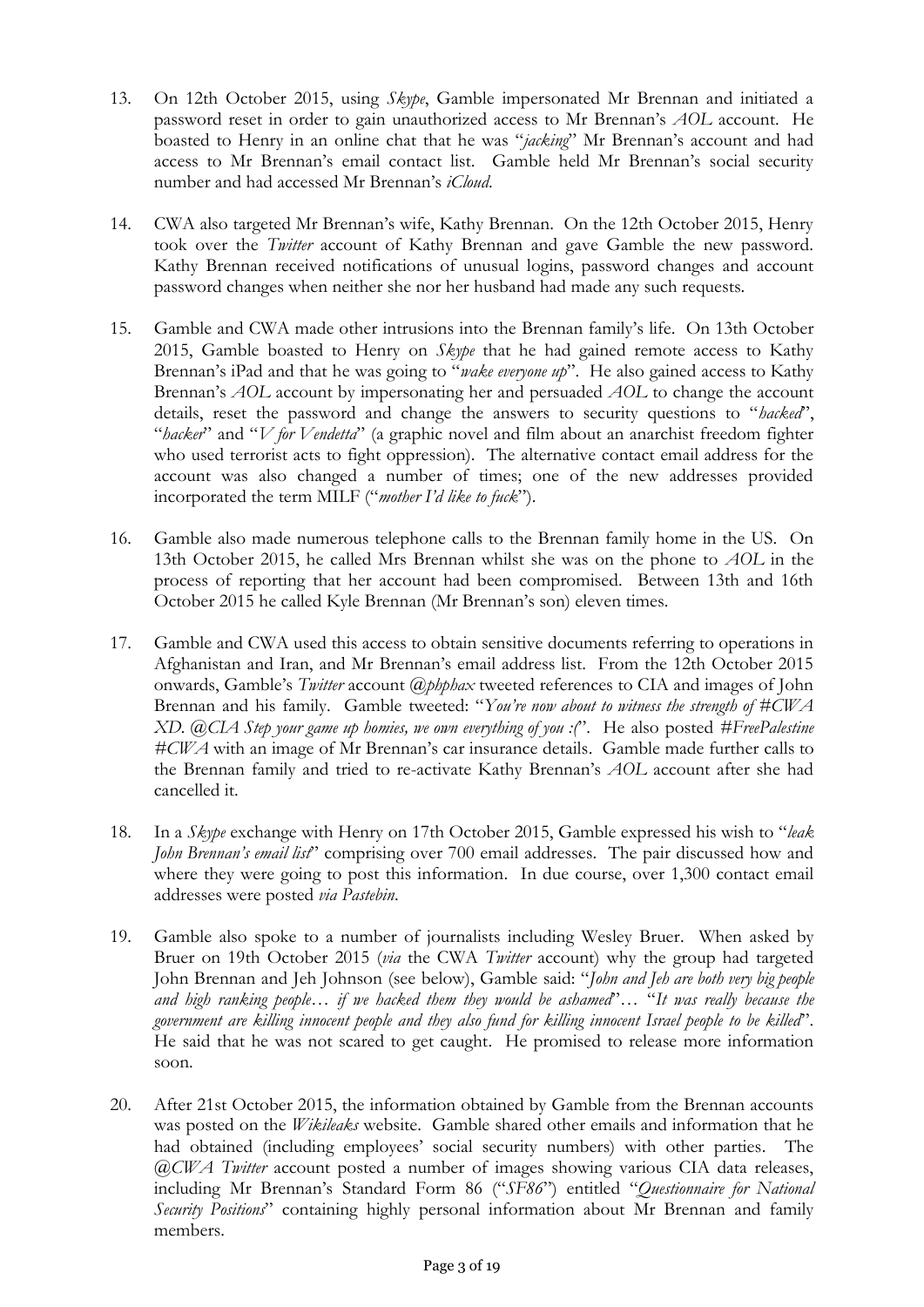# *Count 3 – Jeh Johnson (Secretary of Homeland Security)*

- 21. On 5th July 2015, Gamble boasted on *Skype* that he could socially engineer anyone and intended to obtain the social security number of the US Head of Homeland Security, Jeh Johnson. A series of calls were made on the same day from Gamble's *virtthe2nd Gmail* account to Mr Johnson's personal telephone number and the US Department of Homeland Security ("DHS").
- 22. On the 12th July 2015, Gamble bragged on *Skype* that he could listen to Mr Johnson's voicemails, send texts from his phone and had gained access to his *Comcast* account and call logs by "*doxing*" him, *i.e.* by collecting his personal information and using that to "*jack*" his account. Mr Johnson's contacts and their phone numbers were subsequently posted online.
- 23. Between 11th and 15th July 2015, a series of calls were made to Mr Johnson and his wife, Mrs DiMarco, from Gamble's *virtthe2nd Gmail* account. From the 15th July 2015 onwards, there were further CWA discussions on *Skype* about Mr Johnson with images from the personal *Comcast* account of the Johnson family. Gamble said: "*Head of homeland is egit retard, I called him and told him I shrekt him and he still hasn't done shit about his Comcast account. LOL fuckinga*".
- 24. On the 18th July 2015, multiple calls were made to Mr Johnson and his wife from Gamble's *virtthe2nd Gmail* account. Mrs DiMarco received a voicemail message on her personal mobile phone stating "*Hi Spooky, am I scaring you*?". Over a period of approximately one month, several calls to the landline and Mrs DiMarco's mobile were received from a blocked number. Further uploads of account information were also made. Gamble recounted that, during one call made to the house, the Secret Service had been there and commented "*This is so funny*  $\mathcal{O}'$ .
- 25. On 26th July 2015, Gamble reported on *Skype* that he had made unauthorised changes to the Johnson's home devices *via* their *Comcast* account. A message was sent to a television stating "*I own you*". From the 27th July 2015, further calls were made to Mrs DiMarco and the DHS from Gamble's *virtthe2nd Gmail* account. Subsequently, Gamble boasted about "*owning*" Mr Johnson via a *Skype* message.
- 26. From 4th August 2015, further calls were made to Mrs DiMarco and the DHS from Gamble's *virtthe2nd Gmail* account. Gamble continued to share images of the DHS systems. Documents were uploaded by Bradley Martin to *Pastebin*. Forensic examination of a device seized from Martin revealed chat on the *KIK* messenger app where *Queryjy* (*i.e.* Martin) discussed being asked by *Cracka* (*i.e.* Gamble) to upload the Jeh Johnson information to *Pastebin* if *Cracka* was caught.
- 27. From the 20th August 2015 onwards, Mrs DiMarco continued to receive calls to her mobile phone. On 25th August, she received a text message stating "*This account in now under the control of FederalSecurity aka FedSec, we will leak everything on this account and everything of Jeh Johnson if the US Army does not stop killing innocent civilians in Iraq, Afghanistan, Egypt, Syria. #FreePalestine*". This text message appeared to originate from Mr Johnson's home telephone number in New Jersey.
- 28. On 27th August 2015, a *Skype* chat between Gamble and Henry involved Gamble sending pictures of Mr Johnson, obtained from a family *Shutterfly* account, and messages sent on *Facebook*. The pair mocked Mr Johnson. On 19th September 2015, Gamble posted a series of tweets from the *Twitter* account *@phphax* about Jeh Johnson in a similarly mocking vein. In September 2015 Gamble posted an image of Mr Johnson's daughter and a message saying that he would "*bang your daughter*".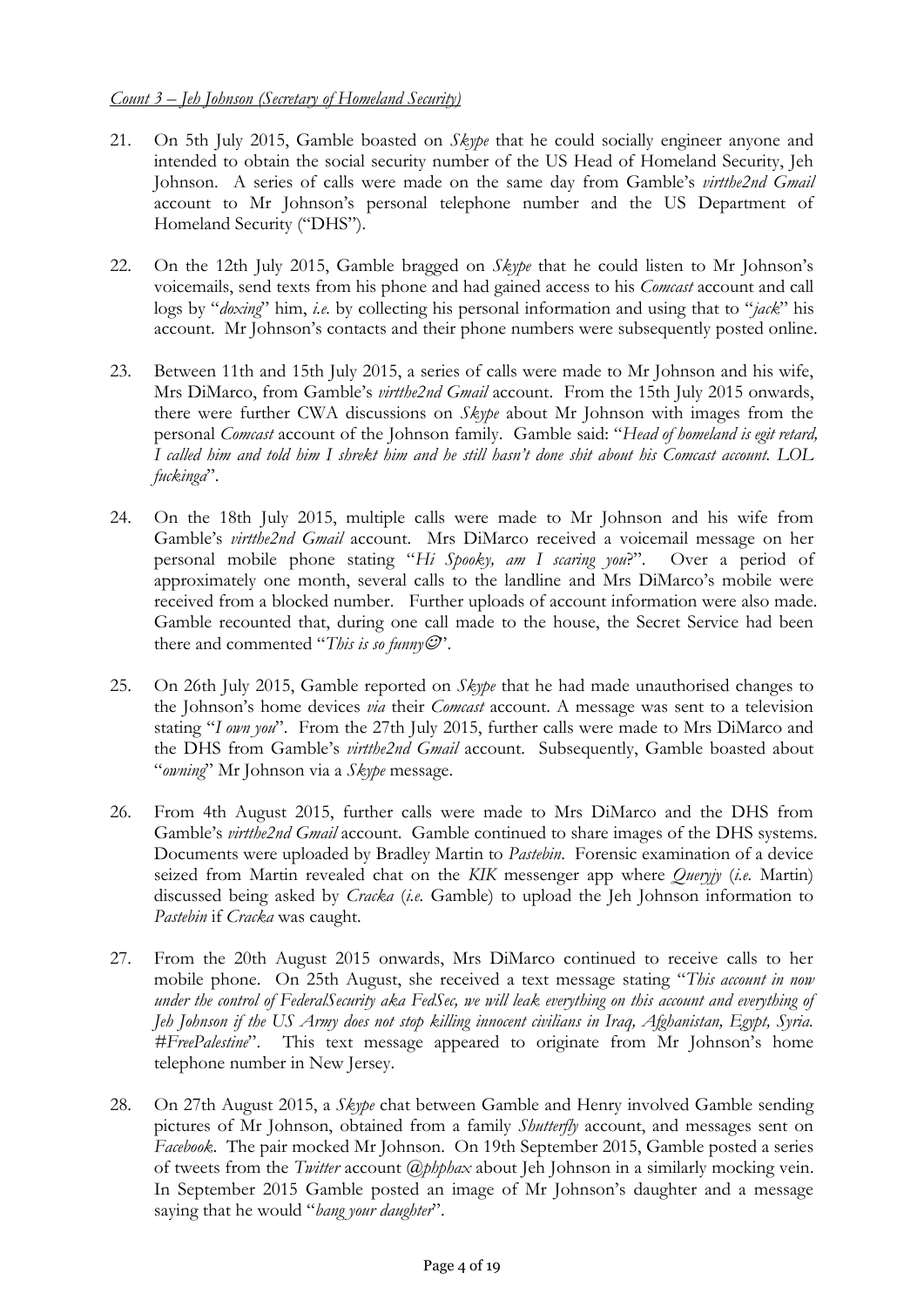- 29. From the beginning of October 2015, Gamble made a series of tweets with posted images in relation to Mr Johnson and Homeland Security. Including other taunts, he said:
	- "*I might start my attacks again against @DHSGov and maybe ruin Jeh's life completely, maybe empty his CC [Credit Card]*"
	- "*oh shit, meydey meydey, jeh Johnson of @DHSgov comcast account has been compromised yet again by me, oh noessss!*"
	- "*I guess shit is going to get real again @DHSgov, lifes a bitch D:*"
	- "*Stop killing innocent people or the leak will be posted again. Your leaders account had been jacked. D: @DHSgov*"
	- "*I found your parents number in your call logs and he said I'm in deep shit, pls no drone me pls @DHSgov*"
	- "*I have your number, If you call again, you're fucked! fuck u pussy fuck face I'll call u again and again till u cry pussy wrinkly fuck*"
	- "*Would you look at that, every time Jeh's parents call him, they're forwarded to a Stop War Organisation. #StopWars*"
- 30. It would appear that Gamble had, meanwhile, deleted the information that he had on Mr Johnson, as a precaution, because Martin had been raided. He told Henry that he had had to spend time re-acquiring the information and to "*re-jack*" Mr Johnson's account. This coincided, from 4th October 2015 onwards, with further calls made to *Comcast*, Mr Johnson, Mrs DiMarco and the DHS. In addition, Gamble and Henry discussed phoning an online pharmacy to gain access to Mr Johnson's medical information; a call was duly made a few days later from Gamble's account.

#### *Count 4 – Avril Haines (Deputy National Security Advisor)*

- 31. On the 17th October 2015, Gamble and Henry discussed on *Skype* the details that they had collected for Avril Haines, a senior White House official and Deputy National Security Adviser, which included her name, phone number and home address. They planned to obtain further information by pretending to work for *Comcast* using the name 'Derek'. 'Derek' made calls to *Comcast* attempting to gain access to Avril Haines' account and asking for her MAC ID on their router and a password reset, quoting Ms Haines' name, phone number, the address in Washington and details of her *@comcast* email account. *Comcast* provided a new password.
- 32. Gamble and Henry then looked at the calls and emails Ms Haines had made on her *Comcast* account and discussed publicly releasing her information. In due course, several tweets from the CWA *Twitter* feed posted Ms Haines' call logs.
- 33. Gamble then set about, as he had done before, abusing the personal information that he had so obtained. On 18th October 2015, Gamble's *virtthe2nd Gmail* account made a call to the home number of Ms Haines' partner, David Davighi. On the 18th January 2016, *Motherboard.vice* published an article entitled "*Teens who hacked CIA Director also hit White House Official*". In the article, "*Cracka*" (*i.e.* Gamble) boasted about his other targets, including Avril Haines.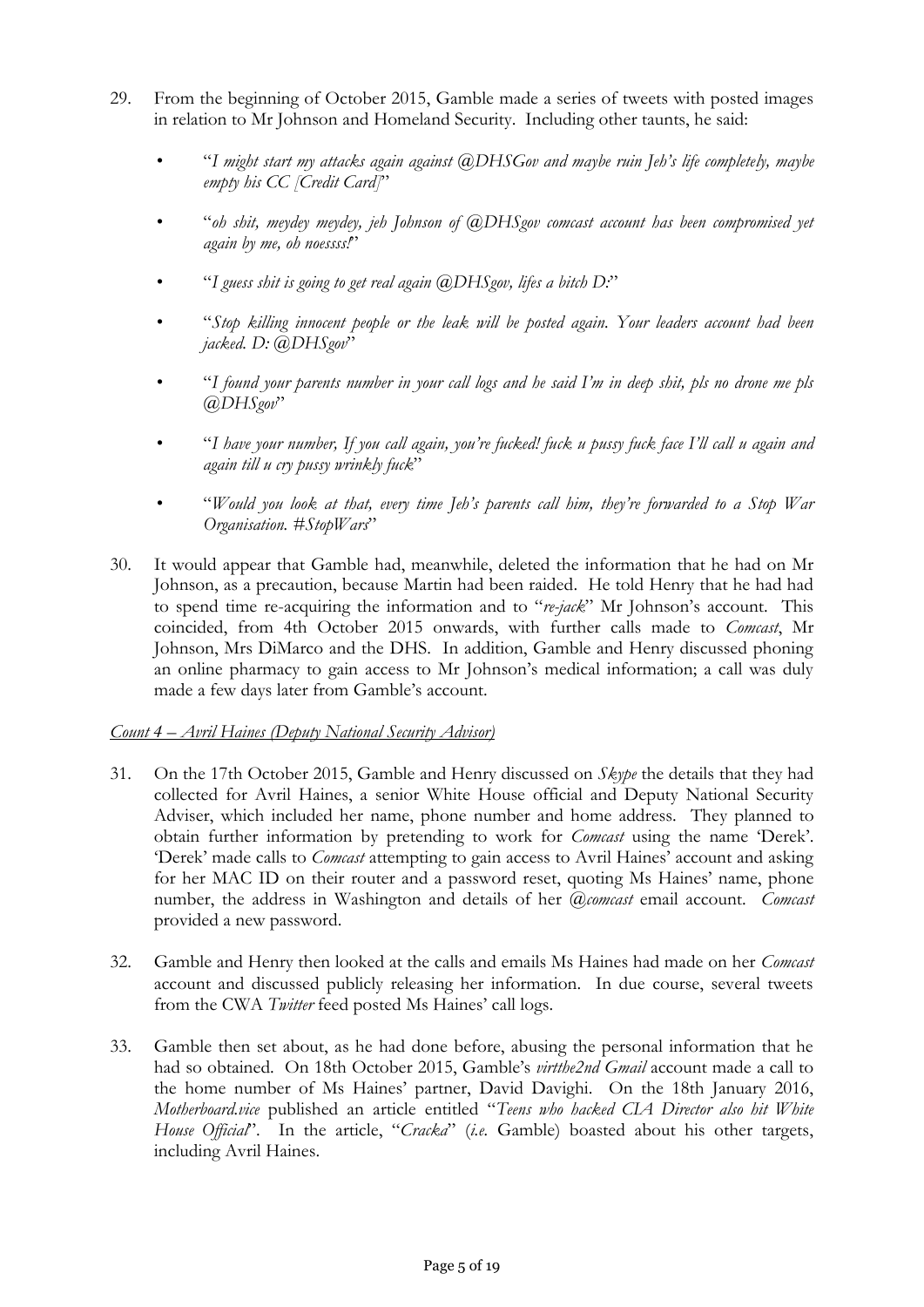- 34. In a *Jabber* conversation on 19th December 2015 between Gamble and Liverman, they discussed Amy Hess as a target. Amy Hess was an Executive Assistant Director at the FBI and oversaw the Bureau's Science and Technology Branch. Gamble had done some research and knew her background and career history, and was pleased she was on *Comcast*, whose security he could bypass. Liverman suggested that it was time "*to fuck her up*".
- 35. Gamble again used social engineering and pretended to be Ms Hess' husband, Robert Novotny, or a *Comcast Chat* employee. On 19th December 2015, Gamble, as 'Robert' had a *livechat* with a *Comcast Chat* employee. Gamble made several attempts to obtain the PIN number, account login, billing details and modem password on her *Comcast* account. On the fourth call, Gamble obtained her MAC ID and modem serial number and gained access to Ms Hess' *Comcast* device and her personal information which he downloaded onto his desktop computer.
- 36. On 19th December 2015 Gamble and Liverman discussed gaining access to Ms Hess' call logs and "*dumping*" them (*i.e.* making them public). On 23rd December they agreed that Gamble would do this.
- 37. On 24th December 2015, Ms Hess was notified by the FBI that subjects had posted her call logs on *CryptoBin.* She was also advised of a *Twitter* posting by "'*Cracka@dick.the reject*" stating: "*Merry Christmas@FBI Amy Hess Call Logs cryptobin.org*". The post provided the location and password to access her call logs.
- 38. Further, the film "*Hackers*" was recorded and saved onto Ms Hess' personal digital recorder at home. Gamble and Liverman exchanged screenshots of films downloaded onto this device ("*V for Vendetta*" and "*After Porn Ends*" as well as "*Hackers*"). Ms Hess' *Comcast* account list of equipment had also been changed to derogatory and obscene phrases. Gamble changed Amy Hess's voicemail settings from English to Spanish commenting "*lets hope this bitch knows Spanish*"*.* Control was taken of her cable boxes; they were renamed, *inter alia*, as "*amy is a slut*" and "*fuck you*". On 19th December 2015, Gamble shared images of the equipment list with Liverman.
- 39. Ms Hess' husband received a number of calls and actually spoke to the caller. Examination of Gamble's v*irtthe2nd Gmail* account showed that: (i) 12 calls were made to *Comcast* on 19th December and 3 calls to Ms Hess; (ii) 5 calls were made to Ms Hess on 20th December; and (iii) 5 calls were made to Ms Hess on 22nd December 2015. During some of these calls, Gamble was simultaneously chatting online with Liverman about what was happening.

#### *Count 6 & 7 – Mark Giuliano (Deputy Director Federal Bureau of Investigation) & FBI's LEEP (Law Enforcement Exchange Portal)*

40. Between 29th October and 16th November 2015, Gamble gained unauthorised access to the *Comcast* communication and e-mail account of the then Deputy Director of the FBI, Mark Giuliano (Count 6). Again, 'social engineering' was used, with Gamble impersonating Mr Giuliano and obtaining personal information. Gamble obtained unauthorised access (*via* helpdesks) to the FBI's Law Enforcement Enterprise Portal ("LEEP") (Count 6). LEEP is described by the FBI as "*…a gateway providing law enforcement agencies, intelligence groups and criminal justice entities access to beneficial resources*". Once through the gateway, Gamble accessed various parts of the network (including the Regional Information Sharing Systems ("RISSNET"), FBI Special Interest Groups ("SIG") and the Joint Automated Booking System ("JABS")), obtained data and posted it on *Twitter*.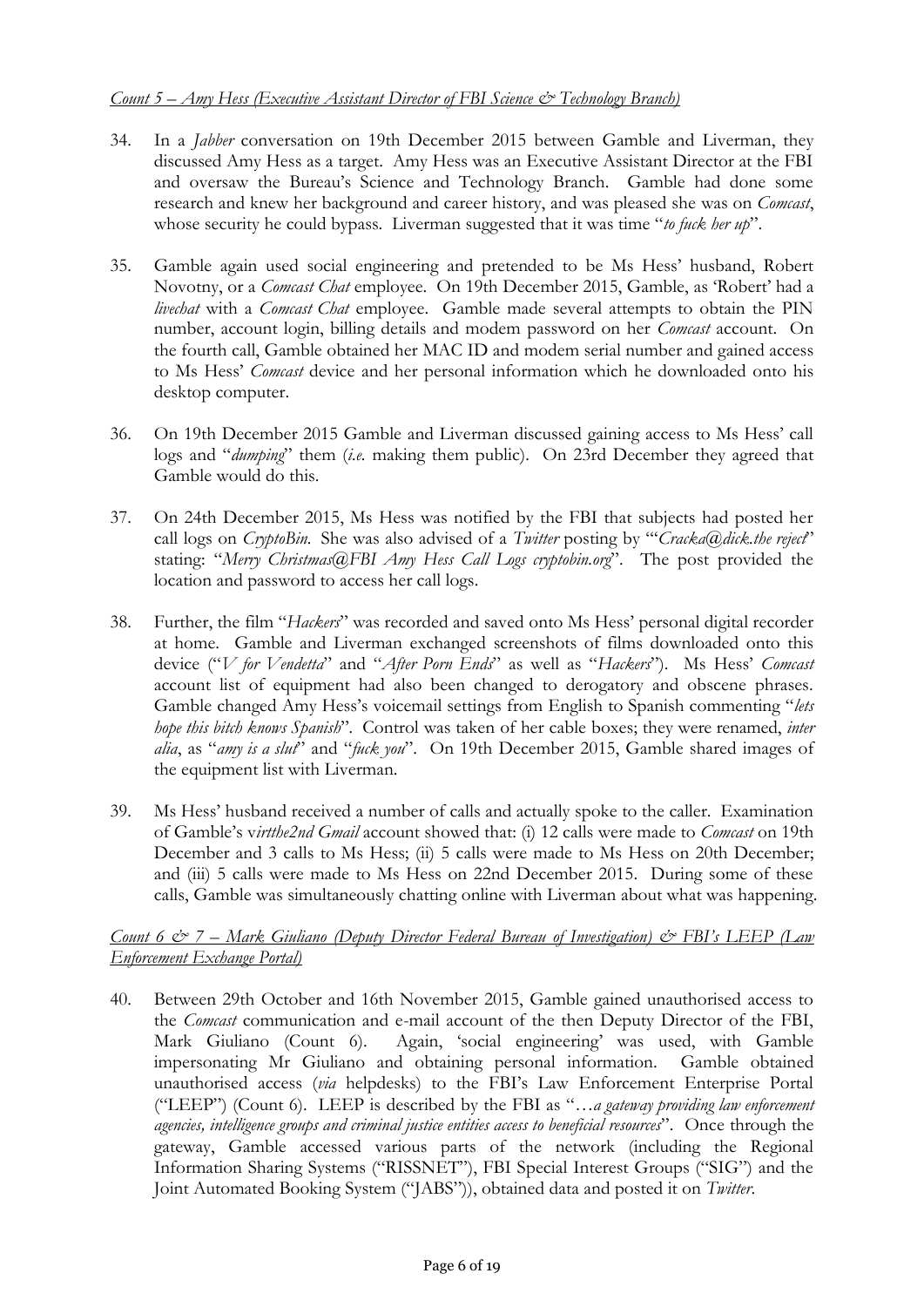- 41. Between 30th October and 2nd November 2015, Gamble made numerous telephone calls to Mr Giuliano, *Comcast* and the FBI. Gamble, impersonating Mr Giuliano, gained personal information from *Comcast* about Mr Giuliano, gained unauthorized access to his account, and reset the password of Mr Giuliano's wife's *Comcast* account.
- 42. Mr Giuliano received multiple telephone calls to his official FBI phone, as well as calls to the family home phone, his wife's mobile phone and those of his children. Telephone calls were also made to family and friends, as well as local businesses used by the family. This went on for several weeks, resulting in the phone numbers and email addresses having to be changed. Due to the calls, the family required physical surveillance and protection from uniformed police officers.
- 43. On 1st November 2015, in *Jabber* chat with Liverman, Gamble stated his intention to do a 'hack' for the 5th of November. They discussed the information that Gamble had obtained thus far. Gamble was excited by the prospect of taking the account of the "*second highest dude in the FBI*". Gamble and Henry chatted again the next day. Gamble recounted the calls he had made to Mr Giuliano and people in his call logs. They discussed efforts to be made to counteract changes that Mr Giuliano had made to his username and password. They also made plans to 'phonebomb' his number, *i.e.* to divert all incoming calls to another number. Gamble did not personally 'phone bomb' Mark Giuliano's telephone account but did provide the requisite details to Liverman to enable him to make the repeated calls and leave threatening voicemails over the course of two days with a 'burner' phone.
- 44. Mr Giuliano describes how access was gained to his FBI accounts *via* the Law Enforcement Online ("LEO") helpdesk. His account password was changed and emails sent to others pretending to be him. Sensitive information about the identity of other law enforcement officers inside the United States was obtained. CWA members, including Gamble, posted this information online for others to see. Mr Giuliano states that in addition to the financial and reputational costs incurred, these actions created a tangible vulnerability to the safety of government personnel, whose personal information was compromised. In his view, the information could be used to further nefarious purposes by criminals, terrorists and nation states.
- 45. Once they had gained access to Mr Giuliano's LEO portal, CWA were able to access JABS. JABS contains information on alleged criminal offenders who have been arrested and booked in by a Federal, State or local agency. This information consists of biographical data, place and time of arrest, jail location, charge, armed description and other records.
- 46. Gamble made concerted attempts to access the LEEP portal (Count 7). This began on 3rd November 2015 with calls using an archived user ID belonging to Mark Giuliano. At the same time, Gamble claimed in a news article to be targeting more US Government officials and boasted on *Twitter* about targeting Mr Giuliano. As "*Cracka*", he posted *Comcast* screenshots as proof of this. Gamble obtained the last four digits of Judy Giuliano's credit card and made repeated demanding and alarming calls to her hairdressing salon in Grayson, Georgia. In a statement from the Bella Flore Salon, employees describe receiving demanding and alarming calls several times a day.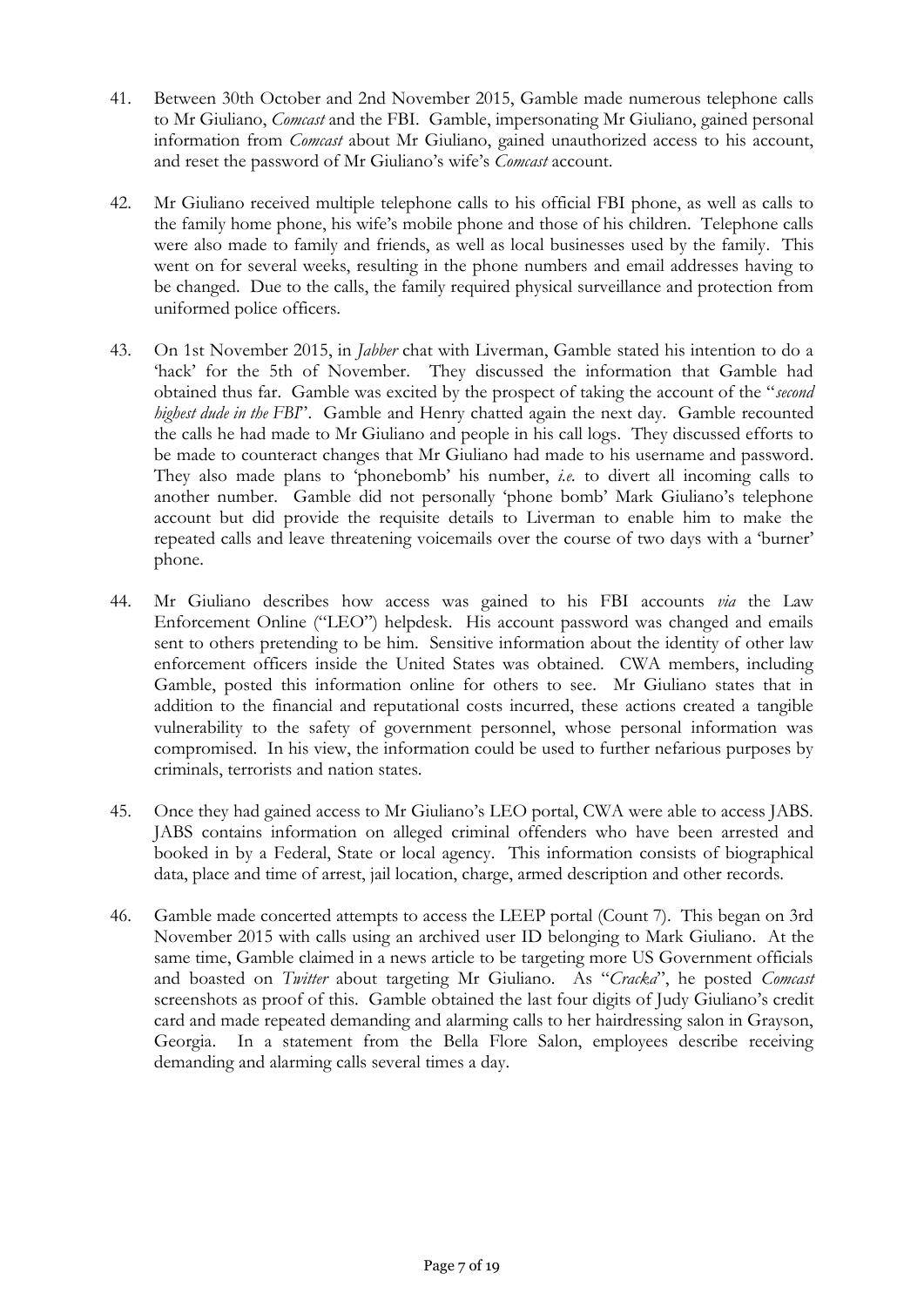- 47. In an online chat with Liverman, Gamble shared with him the fruits of his unauthorised access to the LEEP portal using Mr Giuliano's credentials. He said "*…this is so serious im fucking shaking*". Gamble had obviously been able to explore many, but not all, parts of the LEEP portal. Gamble clearly appreciated the scale of what he had done. In chat, Gamble remarked that it was a huge database which he was clearly keen to search for Officer's details: "*…this has to be the biggest hack ever - i have access to all tools feds use for bg [background] checks*". He described all the different systems he had access to and what they contained, and speculated that he might have access forever. Gamble also ran a search for a journalist William Turton and for Jeremy Hammond, a convicted hacker, and claimed that he had seen his fingerprints in the hacked files. He discussed being caught and how the activity would just look like Mr Giuliano accessed the data. Gamble then stated he may have lost access to the system and called the helpdesk.
- 48. The FBI confirmed that, on 4th December 2015, Gamble made determined efforts to unlock the account and re-gain access to LEEP. He socially engineered a password change but was then locked out. That day he had additionally accessed, within the portal, RISSNET and SIG. The SIG is open to all sworn and non-sworn FBI personnel; effectively, it is an address book. Prior to being locked out, Gamble was able to obtain at least 1,000 names in the members' list of the SIG.
- 49. A forensic examination of Gamble's desktop computer revealed two text documents containing names of Officers, organisation details and contact details. The first text document was 593 pages long; the second text document was 327 pages long. Some of this information, and the JABS search query for hacker Jeremy Hammond, were posted to *Pastebin*. Documents containing Mr Giuliano's personal details were also found.
- 50. From 6th to 14th November 2015, Gamble continued his efforts to regain access by repeatedly calling the FBI and CJIS ("Criminal Justice Information Services") helpdesks. He made calls impersonating both Mr Giuliano and a Marcus Bramer of the FBI. He tried to bluff a call handler who, as a matter of coincidence, had been at the same school as Judy Giuliano. Examination of Gamble's computer showed that, on 21st November 2015, a slow and deep network mapping scan had been undertaken of the CJIS website.
- 51. In tweets, Gamble made reference to information found within the LEEP portal, in particular, the details of Officer Darren Wilson. Officer Wilson was the US Police Officer who shot and fatally wounded Michael Brown, an 18 year old unarmed black man, in Ferguson, Missouri on 9th August 2014. Gamble posted Officer Wilson's personal details and email address. Gamble acknowledged that, as he thought, his actions were putting lives at risk. On 6th November 2015, during a *Jabber* conversation with Liverman about releasing details of government employees, Gamble said:
	- "*it turns out what we have is a lot more sensitive than we thought*"
	- "*i think it'd get more attention when we release more*"
	- "*i thought about not releasing any more info because it put lives at risk but then i thought, they are killing innocent people everyday*"
- 52. In December 2015 and into January 2016, Gamble continued discussing online what he had done inside the FBI and CJIS networks and within LEEP. On 18th January 2016, Gamble boasted to a journalist regarding the LEO breach: "*lol, ye mann, that was the best breach everrr - basically owned all of united states convicts…. i have every fbi employee's name, position, email, city and state too*".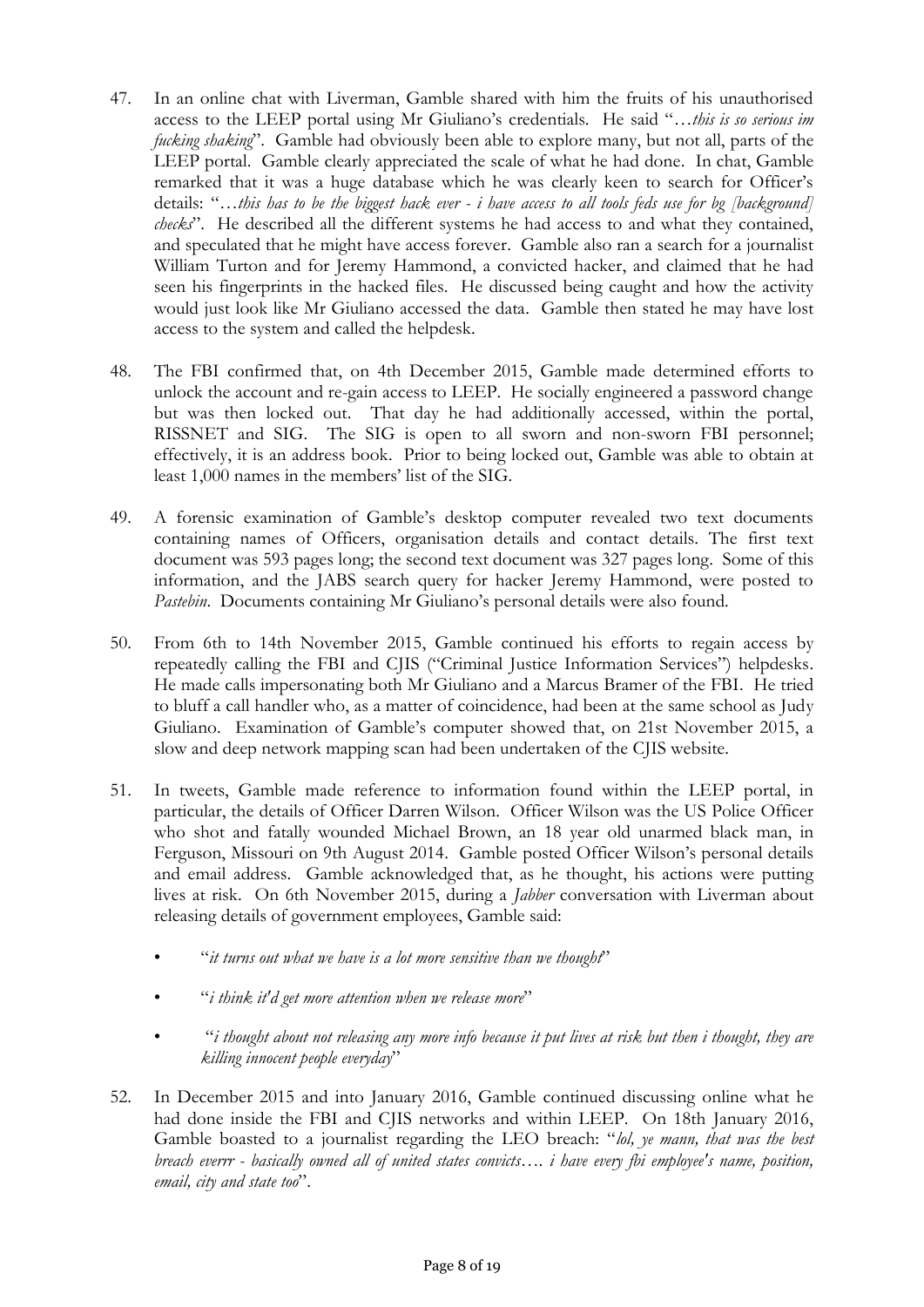53. The Crown are unable to place a financial loss on this network intrusion. However, it is clear that a considerable number of staff members were affected by Gamble's activities, ranging from FBI Executive Management down to tech developers and system administrators. At least 100-140 hours of staff time over a period of months was spent conducting damage control. As a result, numerous other projects were postponed or cancelled. All three helpdesks, LEEP, LEO and CJIS, suffered loss and disruption in the form of unexpected overtime and reprioritisation of staff*.* As a result of the posting of the screenshots on external web sites, LEEP suffered serious impact to its brand integrity and trust within its user community. There was loss of membership, as the site was no longer trusted, and individuals felt personally hurt by their identity being disclosed in a public manner. Several law enforcement partners decided to disconnect their services until the FBI could prove that changes had been made.

# *Count 8 – James Clapper (Director of National Intelligence)*

- 54. Forensic examination of Gamble's laptop device revealed a *Notepad++* document that contained the personal address and phone number for the US Director of National Intelligence, James Clapper. The document also contained Mr Clapper's account number, PIN, username, password, WiFi password, network name, security question answer and further account details. The file was created on 5th January 2016. The same day, *Verizon* customer support received calls from someone posing as Mr Clapper asking about the account number. Using his *Skype* account *Jerr.Strong*, Gamble, armed with the correct PIN, was able to change the user ID and obtain a temporary password for the account. In further chat, Gamble was able to reset the password and thus take control of the account. In *Jabber* chat conversations with Liverman, Gamble confirmed and proved that he had hacked Mr Clapper's *LinkedIn* account and that he had access to Mrs Susan Clapper's email and Mr Clapper's private email. He wanted access to Clapper's government email. He said "*that's where the juicy shit is*".
- 55. Unauthorised access and abuse of Mr Clapper's account continued. Evidence supporting Gamble's involvement was again found on his laptop. On 9th January 2016, Gamble, pretending to be Mr Clapper, called *Verizon* to enquire about call forwarding. In due course, Gamble, having compromised the account, caused further disruption by altering the Clapper home phone so as to forward all incoming calls to the number for the *Free Palestine Movement*.
- 56. Between 10th and 11th January 2016, Gamble tweeted a number of times as *@Dickreject* referring to James Clapper in derogatory terms. He boasted on *Twitter* about what he had done and proved his successes to an author and a journalist by sending images of Susan Clapper's Yahoo Mail account, her call logs and files and folders relating to the National Geospatial Intelligence Agency ("NGA"), the National Security Agency ("NSA") and other government documents. Gamble initially claimed that someone called 'Shady' carried out the hack, but stated: "*i know everything about this breach i was there for the whole thing*"*.*  Subsequently, Gamble using *@Dickreject* admitted that it was him who carried out the attack and not 'Shady'.

### *Count 9 – Vonna Weir Heaton (Former Director of the National Geospatial Intelligence Agency)*

57. Gamble gained unauthorised access to the communication account of the former Director of the NGA, Vonna Weir Heaton*.* He did this by using his control of Mr Clapper's account. In *Jabber* chat on 10th January 2016, Gamble said "*this email of clapper's is very useful to fool these retards into thinking im him ;)………i cant waitt lmao ... want me some docssszszsz*". Gamble was able to use James Clapper's account to pose as Mr Clapper and ask Ms Heaton to send him sensitive documents relating to the NGA. The size of the files requested meant that this was ultimately unsuccessful. Gamble commented "*she keeps*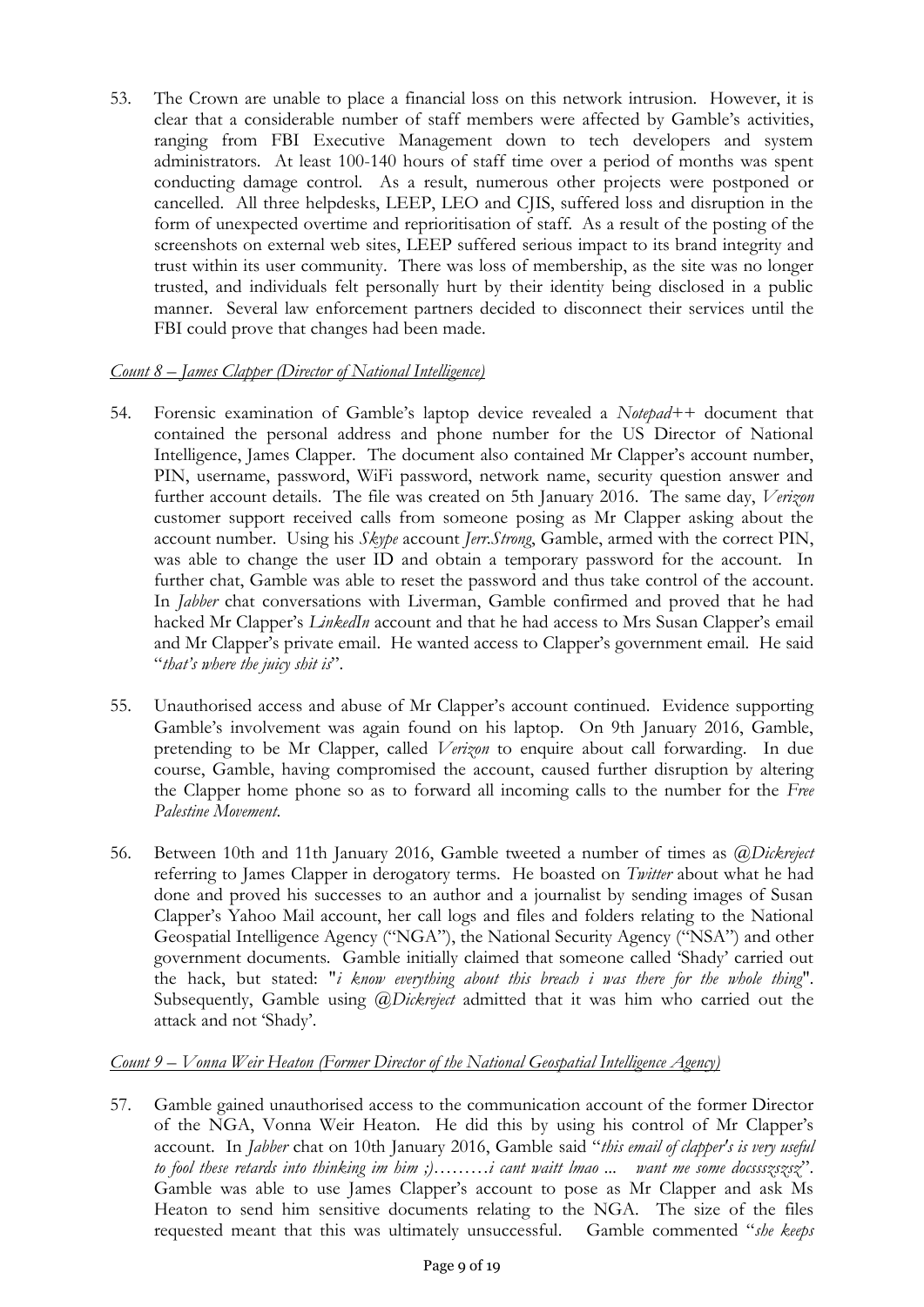*calling me sir thinking im him lmao*". Forensic examination of Gamble's laptop identified a number of documents that relate to the NGA, including briefings, governance plans, employee details and all of Ms Heaton's personal security information.

58. In her statement, Ms Heaton describes how, during January 2016, she realised that her social media accounts had been hacked and that inappropriate messages were being sent to her family and friends as though from her. Hate-speech and profane messages were posted on Ms Heaton's compromised social media causing her huge upset. She also became aware that her *LinkedIn* account had been compromised. Gamble was controlling these accounts. Examination of Gamble's laptop identified access to Ms Heaton's *LinkedIn*, *Twitter* and *Facebook* accounts. In messages exchanged with Liverman, Gamble confirmed that he had forwarded on to *Wikileaks* documents sent by Ms Heaton. He explained that he had been able to defeat her efforts to re-gain control of her *Facebook* account. Gamble said to a journalist in a direct *Twitter* message regarding Ms Heaton's *Facebook*: "*shes a government retard and deserves everything bad to happen to her just like every other gov loser thats gonna be breached*".

#### *Count 10 – John Holdren (White House Science & Technology Advisor)*

- 59. John Holdren, a White House Science and Technology Advisor, also became a target for Gamble. In *Jabber* chat with Liverman on 17th January 2016, Gamble said "*I hope I fuck over these whitehOuse fags*" referring to Mr Holdren. Gamble had a link to the White House website and to the Office of Science and Technology Policy showing Mr Holdren as the Director. On 18th January 2016, Gamble created a *Notepad* document listing Mr Holdren's *Comcast* user account details and password and a list of his call logs. Gamble had extensively searched the internet in order to build up a portfolio of personal information about Mr Holdren and his family.
- 60. Gamble used the same methods as before to gain unauthorised access to Mr Holdren's *Comcast* account. Gamble made calls to the Holdren home telephone number. When chatting online to journalist Mr Lorenzo, Gamble asserted that both he and Henry had called Mr Holdren. Advanced Call Forwarding was then activated for the John Holdren account, forwarding his incoming calls, again to the *Free Palestine Movement*.
- 61. Further *Jabber* chat claimed that a CWA member Fearz got into Mr Holdren's account, using '*spear phishing*' by sending Mrs Cheryl Holdren an email, claiming to be her husband John, asking what the password for their *Xfinity* account was. A *Jabber* conversation on 18th January 2016 found on Gamble's laptop, revealed that Gamble believed that he still had access to the *Xfinity* account. On the same day Gamble offered Mr Holdren's logs to Liverman for posting and uploaded them to *Pastebin* for Liverman to inspect.
- 62. On 18th and 30th January 2016, hoax calls were made to the Falmouth Police Department resulting in armed officers being sent to John Holdren's address. The practice was known as '*swatting*' (after the law enforcement Special Weapons And Tactics ("SWAT") teams. This would involve a collective of individuals using the *Skype* conference call facility to call the local police and make a false report of a violent act in progress; one member of the collective making the call whilst the others listen. They are aware that in the US any violent report will likely lead to the deployment of a SWAT team. Such deployments are often heavily reported in the media, including live coverage. The collective will then watch live media reporting and enjoy the harassment, alarm and distress the hoax causes. Gamble was well aware of what 'swatting' entailed and the ensuing 'chaos' caused, having previously undertaken a number of such calls himself. He was well aware that US police officers are routinely armed and that they would inevitably treat, with the utmost seriousness, a call from an intruder claiming to be inside the home address of a senior White House official.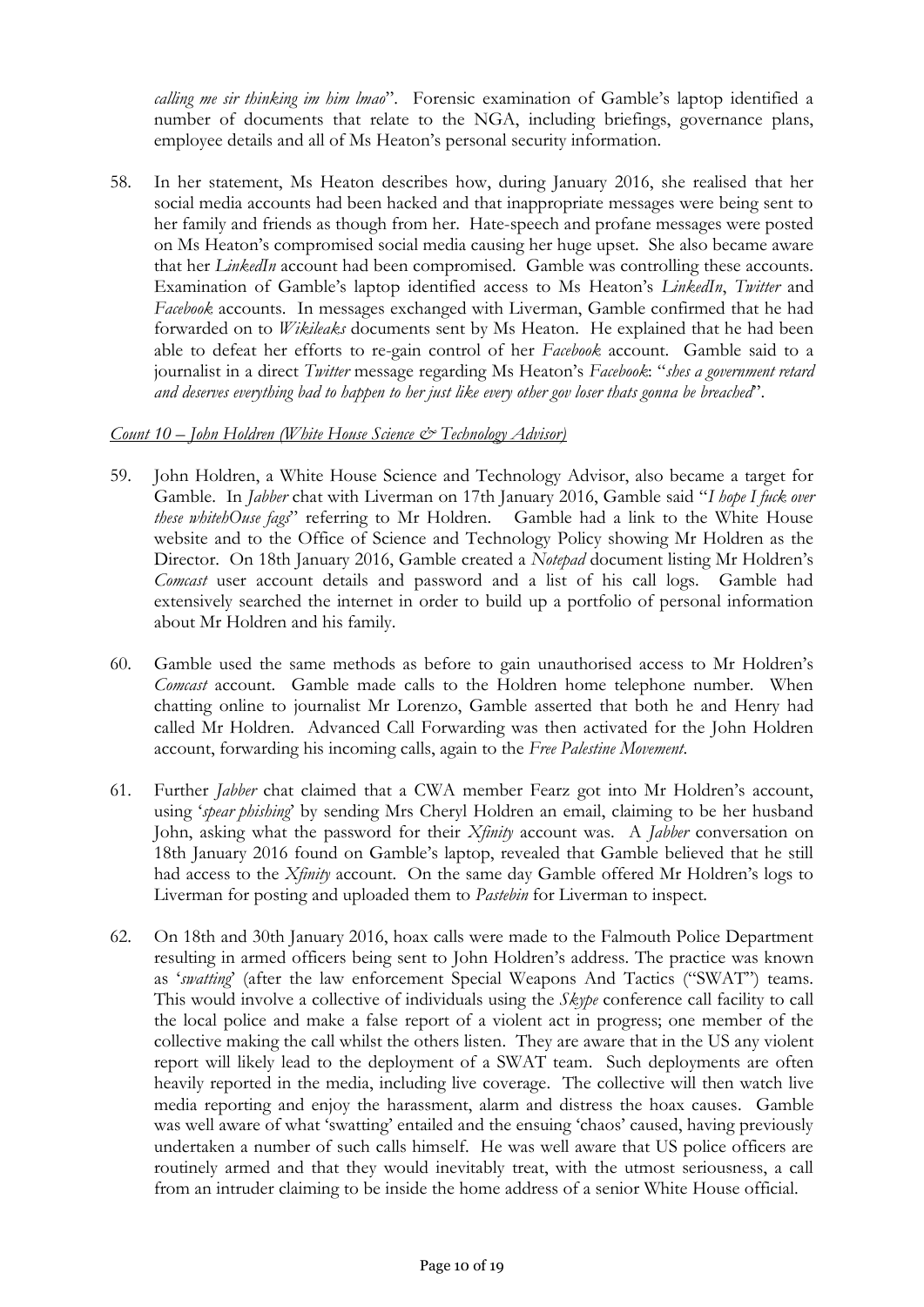### *Count 11 – US Department of Justice*

- 63. Between 26th January and 4th February 2016, Gamble gained extensive unauthorised access to the US Department of Justice ("DOJ") network using compromised details about a former employee, Joe Green. Again, using 'social engineering' *via* contacts with the helpdesk, Gamble gained user level access to the Civil Division Network and, within that, the Case Information Management System ("CIMS"). He gathered documents and 'exfiltrated' data. Gamble obtained access over six different days for some twenty-eight hours in total.
- 64. Gamble obtained a substantial amount of information from his unauthorised access to the DOJ network, including files on civil court cases such as the BP Deepwater Horizon oil spill, forensic reports and, more importantly, details of 9,000 DHS and 20,000 FBI employees. In *Jabber* chat with Henry on 27th January 2016, Gamble boasted that he had a list of all DHS employees.
- 65. Gamble shared this data with Henry and in February 2016 posted the DHS and FBI employee details on *CryptoBin*. The lists went through in alphabetical order from A to Z and the posts were entitled "*This is for Palestine*" and "*Long Live Palestine*".
- 66. The US DOJ spent over \$39,760  $(27,509)$  to resolve the issues arising from this intrusion to their network and have also suffered substantial reputational damage.

#### *Arrest of Gamble*

67. Gamble was arrested by the South East Regional Cybercrime unit on the 9th February 2016 at his home in Coalville, Leicestershire. His arrest was brought forward at the request of the FBI. The full extent of the data taken from the DOJ network was of such concern that it was thought vital to secure this data before any further sensitive information could be publicly released.

#### **Basis of plea**

- 68. The Defence submitted a detailed Basis of Plea (undated) and an Addendum to Basis of Plea document, dated 6th October 2017, which I have read carefully and take into account. Gamble stated that his motivations were "*…to draw attention to perceived injustices and wrongs for which he held the law enforcement and intelligence authorities in the USA responsible*". He denied seeking to profit financially from any of his criminal actions.
- 69. Gamble's Basis of Plea was not fully accepted by the Crown. I am satisfied, to the requisite standard of proof, that the Crown's objections to Gamble's Basis of Plea are justified and the Crown's version of the disputed facts is broadly correct. In particular:
	- (1) Gamble fully appreciated the personal upset and alarm that his actions were causing. Indeed, this was very much his intention, by his actions, to upset, annoy and harass his targets and their family members. He held them in contempt, repeatedly referring to them online as "*retards*".
	- (2) Gamble founded the CWA "*Crackas with Attitude*" group. In *Jabber* chat with a journalist, Gamble was asked by Mr Lorenzo how CWA started and replied: "*…[I]t all started by me getting more and more annoyed at how corrupt and cold blodded the us gov are, so I decided to do something about it*". When asked why the group ended Gamble said "*because it was just me doing all the work*".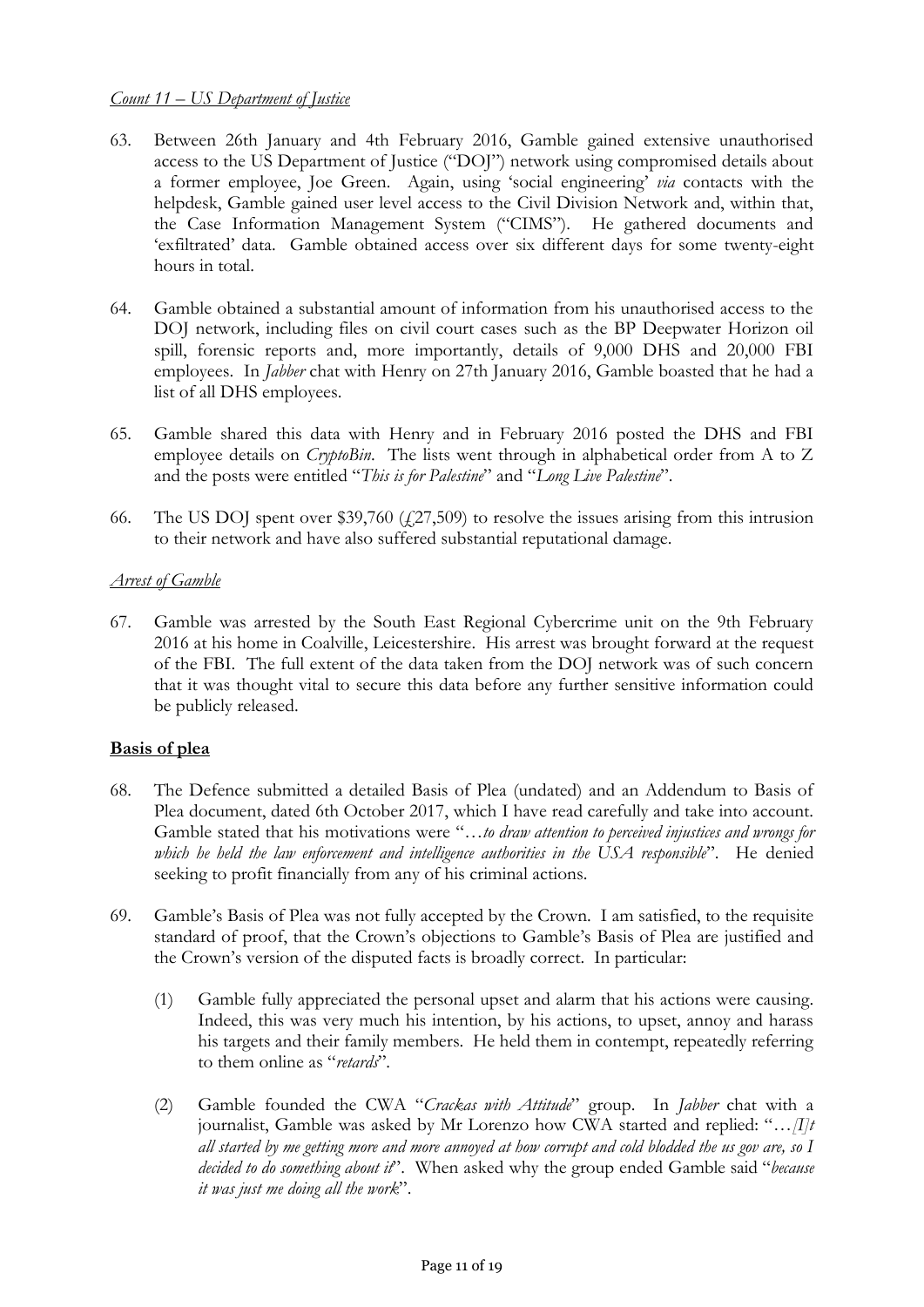- (3) Whilst it is not known whether Gamble spoke to John Brennan's children, it is clear that between 13th and 16th October 2015 he called Kyle Brennan's phone 11 times, as set out above.
- (4) It is accepted that others ('Cubed') took over the *Twitter* account of Kathy Brennan, although Gamble was provided with the new password. Gamble took an active interest in the intrusions into the Brennan family's life, for example the taking control of Kathy Brennan's iPad.
- (5) Gamble asserts that he did not threaten Jeh Johnson. However, (i) on 18th July 2015 calls were made from Gamble's *Gmail* account (*wirtthe2nd*) to Mr Johnson and his wife, Mrs DiMarco. A voicemail left for Mrs DiMarco said "*Hi Spooky, am I scaring you?*"; (ii) in September 2015 Gamble posted an image of Jeh Johnson's daughter and a message saying that he would "*bang your daughter*"; and (iii) in October 2015, Gamble tweeted regarding calls to Mr Johnson and his wife saying, *inter alia*, "*fuck u pussy fuck face I'll call u again and again till u cry pussy wrinkly fuck*". He contemplated restarting his attacks and "*maybe ruin Jeh's life completely*".
- (6) It is correct that Gamble did not 'phone bomb' Mark Giuliano's telephone account. He did, however, provide the requisite details to Liverman (*d3f4ult*) who made the repeated calls and left threatening voicemails over the course of two days with a 'burner' phone.
- (7) It is correct that Gamble did not call James Clapper's wife. He did, however, provide the requisite contact details to the reporter Mr Lorenzo, then deleted the call log of his contact with Mr Lorenzo.
- (8) Gamble claims that he did not ring John Holdren on 18th January 2016. However, when chatting online to journalist Mr Lorenzo, Gamble asserted that both he and his associate Henry had called Mr Holdren.
- (9) Gamble does not accept that he intended or expected that armed officers would attend following the hoax calls that he made to the Falmouth Police Department. However, he was very well aware of what 'swatting' entailed (see above).

#### **Sentencing young people**

- 70. I have had careful regard to the guidance given in the Sentencing Council's *Definitive Guideline - Sentencing Children and Young People* and, in particular, the following principles:
	- (1) "When sentencing children or young people the court must have regard to the principal aim of the youth justice system which is to prevent offending by children and young people and the welfare of the child or young person" [1.1];
	- (2) "The approach to sentencing should be individualistic and focused on the child or young person as opposed to the offence. The sentence should focus on rehabilitation where possible. A court should consider the effect the sentence is likely to have on the child or young person as well as any underlying factors contributing to the offending behaviour" [1.2];
	- (3) "The primary purpose of the youth justice system is to encourage children and young people to take responsibility for their own actions and promote reintegration into society rather than to punish" [1.4];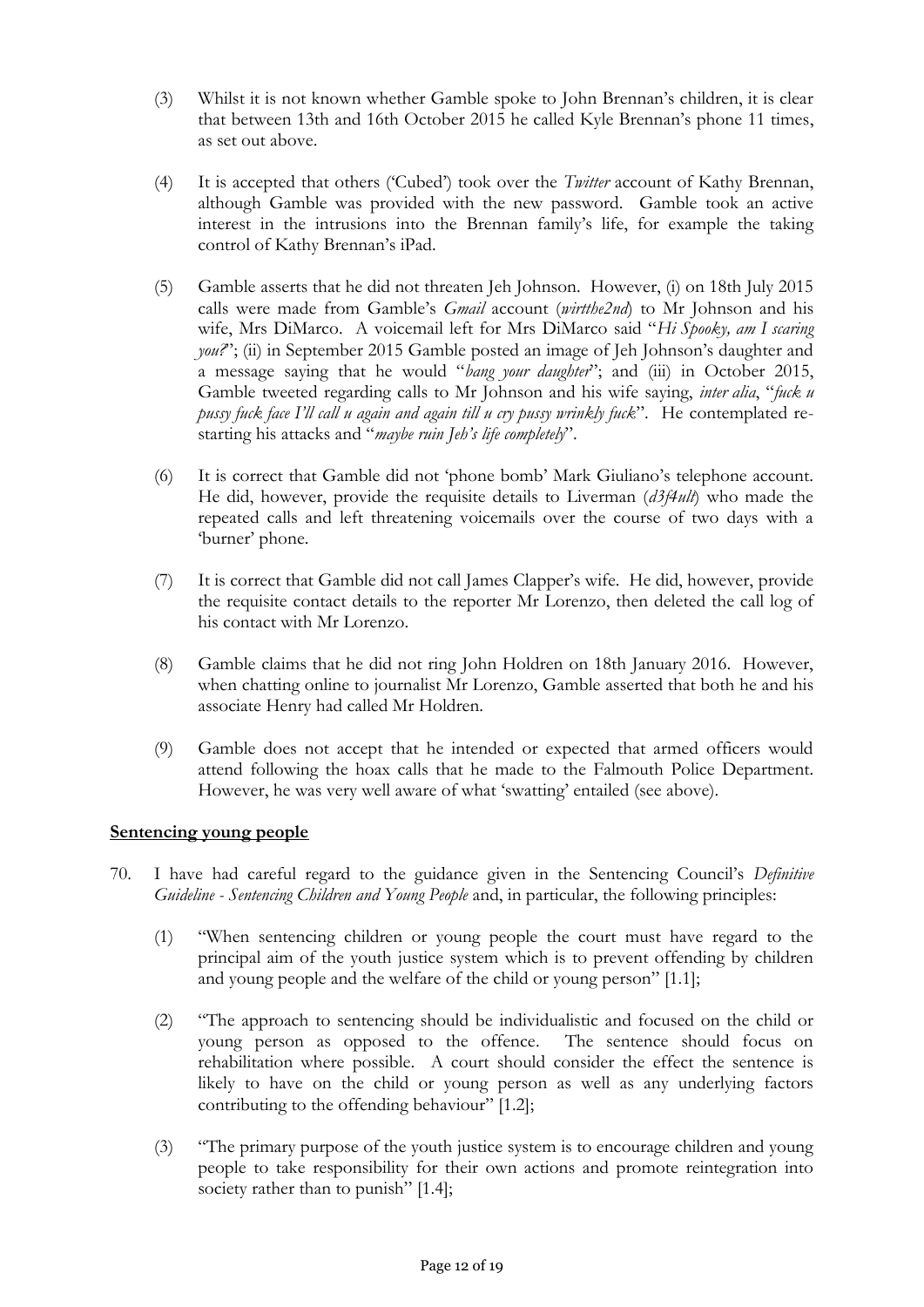- (4) "It is important to bear in mind any factors that may diminish the culpability of a child or young person. The children and young people are not full developed and they have not obtained full maturity. As such, this can impact on their decision making and risk taking behaviour. It is important to consider the extent to which the child or young person has been acting impulsively and whether their conduct has been affected by inexperience, emotional volatility or negative influences. They may not fully appreciate the effect their actions can have on other people and may not be capable of fully understanding the distress and pain they cause to the victims of their crimes. …When considering a child or young person's age their emotional and developmental age is of at least equal importance to their chronological age (if not greater)" [1.5].
- (5) "For these reasons, children and young people are likely to benefit from being given an opportunity to address their behaviour and may be receptive to changing their conduct. They should, if possible, be given the opportunity to learn from their mistakes without undue penalisation or stigma…" [1.6].
- 71. Paragraph 1.10 of the Sentencing Guidelines provides as follows:

"1.10 Section 142 of the Criminal Justice Act 2003 sets out the purposes of sentencing for offenders who are over 18 on the date of conviction. That Act was amended in 2008 to add section 142A which sets out the purposes of sentencing for children and young people, subject to a commencement order being made. The difference between the purposes of sentencing for those under and over 18 is that section 142A does not include as a purpose of sentencing 'the reduction of crime (including its reduction by deterrence)'. Section 142A has not been brought into effect. Unless and until that happens, deterrence can be a factor in sentencing children and young people although normally it should be restricted to serious offences and can, and often will, be outweighed by considerations of the child or young person's welfare"

72. The Guidelines deal with the sentencing problems that occur when a significant age threshold is crossed between commission of the offence and sentence:

"*Crossing a significant age threshold between commission of offence and sentence*

6.1 There will be occasions when an increase in the age of a child or young person will result in the maximum sentence on the date of *the finding of guilt* being greater than that available on the date on which the offence was *committed* (primarily turning 12, 15 or 18 years old).

6.2 In such situations the court should take as its starting point the sentence likely to have been imposed on the date at which the offence was committed. This includes young people who attain the age of 18 between the *commission* and *the finding of guilt* of the offence but when this occurs the purpose of sentencing adult offenders has to be taken into account, which is:

- the punishment of offenders;
- the reduction of crime (including its reduction by deterrence);
- the reform and rehabilitation of offenders;
- the protection of the public; and

• the making of reparation by offenders to persons affected by their offences.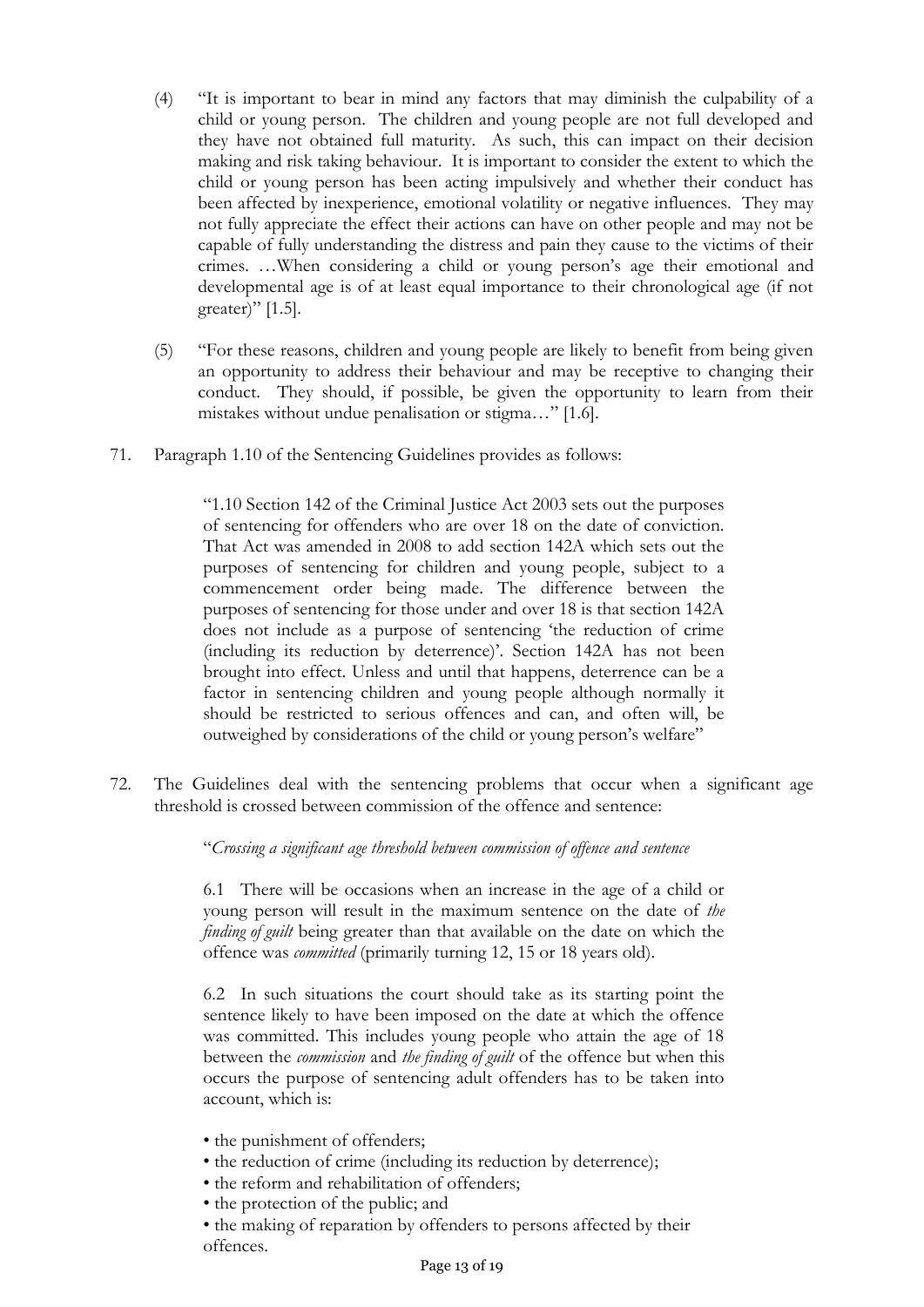6.3 When any significant age threshold is passed it will rarely be appropriate that a more severe sentence than the maximum that the court could have imposed at the time the offence was committed should be imposed. However, a sentence at or close to that maximum may be appropriate."

- 73. Offences contrary to sections 1(1) & 3(1) of the Computer Misuse Act 1990 are 'either way' offences. For either way offences, offenders aged 15-17 years can be sentenced to a Detention and Training Order with a maximum length of 24 months.
- 74. Recently, in *R v* Clarke [2018] EWCA Crim 185, the Lord Chief Justice The Lord Burnett of Maldon emphasised the importance of looking carefully at the age, maturity and progress of the young offender in each case:

"5. Reaching the age of 18 has many legal consequences, but it does not present a cliff edge for the purposes of sentencing. So much has long been clear. The discussion in *R v Peters* [2005] EWCA Crim 605, [2005] 2 Cr App R(S) 101 is an example of its application: See paras [10]-[12]. Full maturity and all the attributes of adulthood are not magically conferred on young people on their 18th birthdays. Experience of life reflected in scientific research (e.g. 'The Age of Adolescence': thelancet.com/child-adolescent; 17 January 2018) is that young people continue to mature, albeit at different rates, for some time beyond their 18th birthdays. The youth and maturity of an offender will be factors that inform any sentencing decision, even if an offender has passed his or her 18th birthday."

### **Dispute on expert psychiatric evidence**

- 75. There was a dispute regarding expert psychiatric evidence and whether Gamble should be sentenced on the basis that he has Autism Spectrum Disorder ("ASD")*.* The Defence relied upon the evidence of Consultant Forensic Psychiatrist Dr Steffan Davies who said Gamble did have ASD. The Crown relied upon the evidence of Consultant Forensic Psychiatrist Dr Philip Joseph who was of the opinion that Gamble did not have ASD (or, alternatively, only in a minor way). Both experts served detailed written reports.
- 76. In order to resolve this dispute, I heard live evidence from both experts on 19th January 2018 who were examined in chief and cross-examined by Counsel. I also considered detailed and helpful written submissions from Counsel on the expert evidence for which I am grateful*.*

#### *Dr Davies's evidence*

77. Dr Davies, who has a particular interest in this field, was of the firm opinion that Gamble was, and is, suffering from ASD. He describes his presentation and social isolation as very typical and entirely consistent with the results of the diagnostic assessment carried out by Emma Woodhouse, a neuro-developmental specialist. The crux of Dr Davies' evidence was that Gamble was only 15-16 years old at the time of offending but his emotional maturity would have been even lower, such that he did not appreciate the impact his offences would have in the real world or their seriousness. Dr Davies specifically attributed Gamble's lack of emotional maturity to his ASD. In evidence, Dr Davies noted that Gamble did not think about the consequences of his action in the real world at the time; and, due to his ASD, Gamble's understanding of social relationships and emotional impacts was below that of an average 15 year-old; and he not realise the seriousness of what he was doing until he was in a police cell. Towards the end of his evidence in chief, Dr Davies gave his opinion that Gamble was operating more like a 12 or 13 year-old at the time.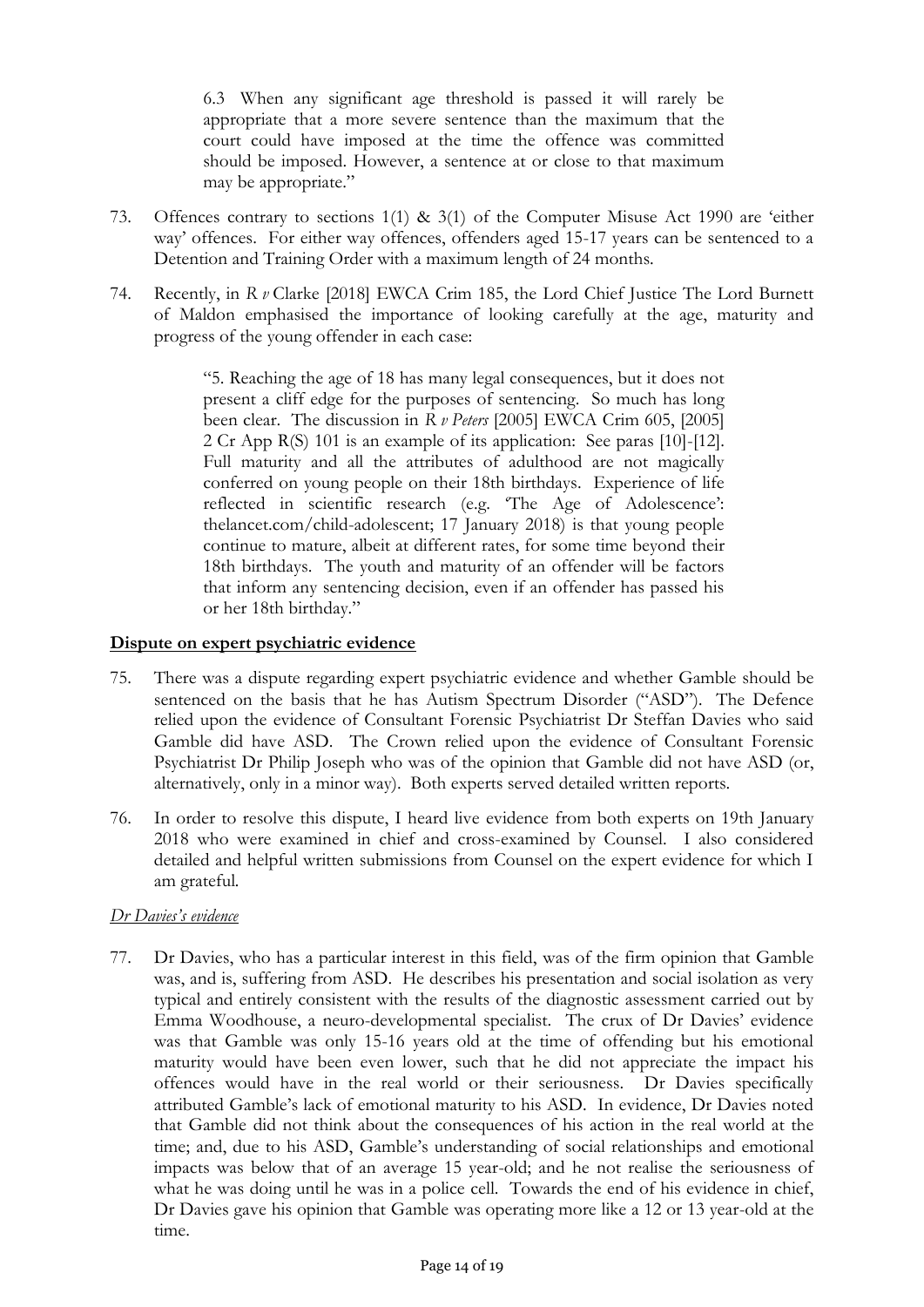# *Dr Joseph's evidence*

78. Dr Joseph, a renowned forensic psychiatrist of extensive experience, doubted whether Gamble suffered from ASD (but said, if he did, it was only mild in nature). Dr Joseph said there was a danger of attributing features to autism when there might have other explanations: for example, Gamble's vomiting phobia may have caused him to become socially isolated. Emma Woodhouse's tests were not, of themselves, diagnostic and they should not be considered in isolation. There was no evidence of the typical impairments associated with ASD. The Child & Adolescent Mental Health Services assessment on Gamble in March 2015 immediately prior to the instant offending concluded that he did not have ASD. ASD is a neuro-developmental disorder that manifests from an early age and is easier to diagnose in young children. The accounts of Mrs Gamble regarding her son's early years were not consistent with ASD: for example, she reported to Dr Davies that Gamble had achieved his developmental milestones and had been reactive and smiling as a baby. It was clear that Gamble had strong political views and could empathise with others: for instance, with victims of drone strikes. In Dr Joseph's view and on the facts, Gamble clearly understood what he was doing and the impact of his actions. He appreciated the upset caused to the victims of the 'hacks', who prided themselves on their security, would feel shame (a sophisticated emotion) upon being hacked. This was all inconsistent with ASD.

#### *Conclusion on the expert evidence*

- 79. I prefer the evidence and opinion of Dr Joseph. I am not satisfied that Kane Gamble suffers or has suffered from ASD - or, if he does so, it is only to a very mild degree. I have reached this conclusion for the following reasons.
- 80. First, Gamble's traits and apparent social isolation are probably explained by other factors, such as (a) his vomiting phobia, (b) being bullied and racially teased at school, (c) domestic anger at the home and/or (d) his teenage obsession with online activities alone in his bedroom at home.
- 81. Second, it is clear that Gamble is and was capable of empathising and understanding the emotions and feelings of others, as evidenced by (a) the motivation for his hacking campaign against high ranking US officials which was directly borne out of his empathy for those whom he saw as victims of, *e.g.* racial injustice in US and US-backed Israeli violence in the Middle East; (b) the nature of his hacking campaign, which was deliberately designed to cause as much political, professional and personal embarrassment to high-ranking US officials in the national security or cyber-security worlds; (c) the personal pleasure and satisfaction he took in causing maximum upset to his targets and their families by his intrusions into their professional and domestic lives; and (d) his use of obviously homophobic, racist and discriminatory language which was plainly intended to insult and upset his victims and he knew it would do so. Indeed, as a matter of common sense, had Gamble not intended to inflict harm there would have been little to be gained by his carefully conceived and executed campaign of cyber-harassment for political ends.
- 82. Third, the methods used by Gamble to gain unauthorised access to, and control of, his targets' e-mail and other accounts required 'social engineering' skills and not merely dry 'computer-hacking' skills. 'Social engineering' requires considerable inter-personal skills such as impersonating people, interacting with call centre or helpdesk staff, manipulating people into doing what he wanted them to do and being articulate, quick witted and mentally agile. He did this on numerous occasions with many different people, adroitly adapting to every new situation. These encounters were not face-to-face but required considerable inter-personal skills. It is striking that Gamble was often concurrently 'chatting' online with CWA associates, updating them as to the progress he was making and the challenges he was encountering.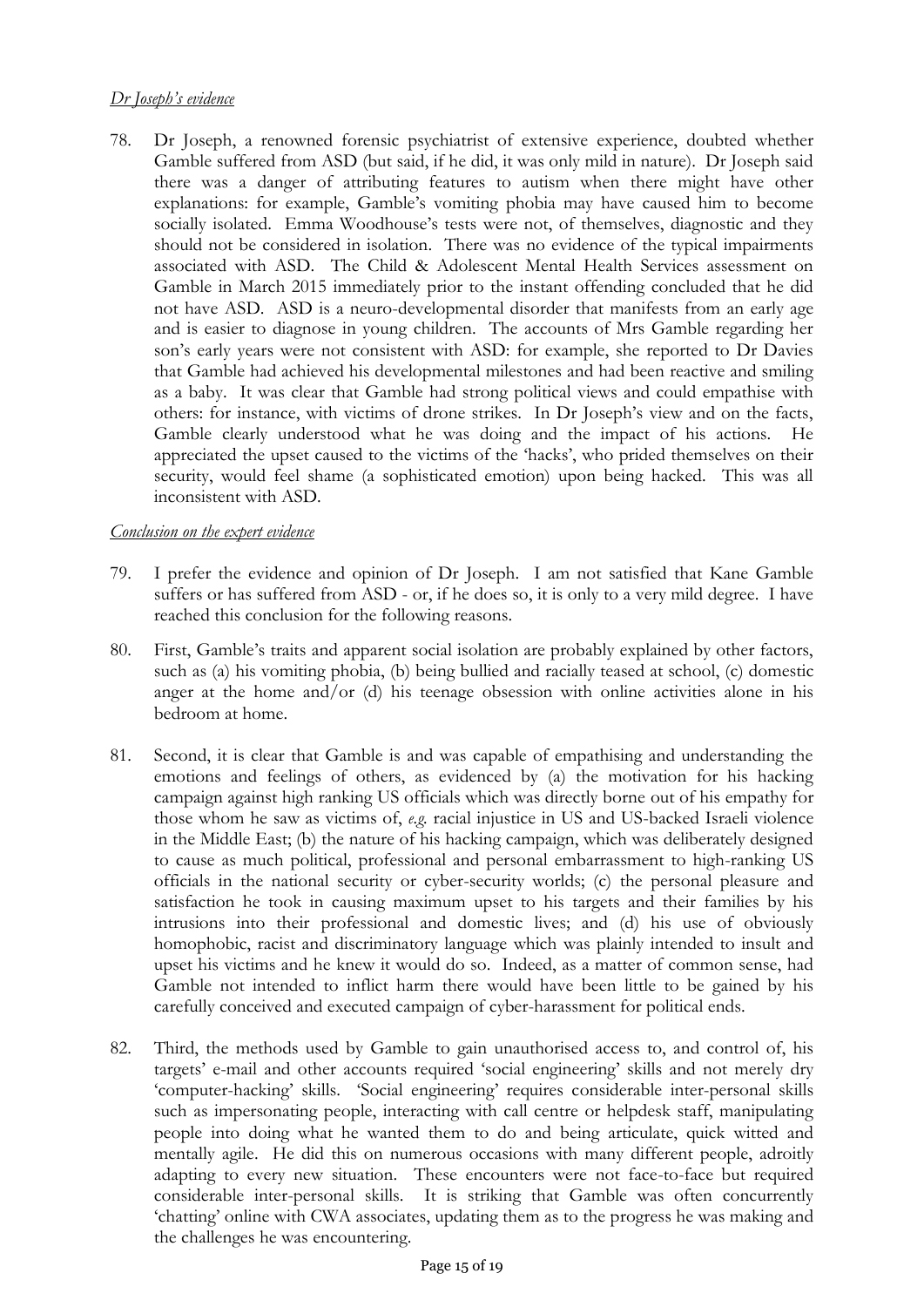- 83. Fourth, Gamble clearly revelled in what he was doing and felt able to brag about his activities to other CWA associates and to journalists, and articulate his motivations and justificatons.
- 84. Fifth, it is clear that Gamble knew exactly what he was doing and did not have 'limited insight' as Dr Davies suggests. Gamble was fully aware of (a) the sensitivity of the data he was accessing and posting; (b) the scale of what he was doing – "*this is so serious im fucking shaking"… "this has to be the biggest hack ever*"; (c) the risks his actions were posing to lives – "*i thought about not releasing any more info because it put lives at risk but then i thought, they are killing innocent people everyday*"; (d) the consequences of his actions and the impact that they were having on the targeted institutions, officials and their families and friends. The whole point of his campaign was to achieve maximum impact.

#### *Summary*

85. For these reasons, I reject the Defence case on the expert evidence and proceed to sentence Gamble on the basis that he does not suffer from ASD or alternatively if he does, it is only to a very mild degree.

# **Aggravating features**

- 86. There are the following serious aggravating features in this case:
	- (1) There was a significant degree of sophisticated planning. The methodology used was similar in each. First, targets were carefully chosen and discussed by members of the CWA group. Second, a significant amount of background research on targets was done using open sources. Third, the information gleaned was then used to exploit weaknesses in the security systems. Fourth, once access and control of the targets' account(s) was obtained, this was ruthlessly exploited.
	- (2) Gamble's conduct was persistent and involved multiple counts and cybermanipulation on a significant scale*.* The campaign lasted over eight months. Gamble acted in concert with others*.* They were, in effect, a cyber-gang engaged in a form of cyber-terrorism.
	- (3) Gamble and CWA targeted ten different victims (eight individuals and two organisations) and then subjected them and members of their families to intense cyber-manipulation, abuse, threats and harassment and posted significant amounts of personal and sensitive material on the Web. This was an extremely nasty campaign of politically-motivated cyber-terrorism.
	- (4) Gamble's criminal activities involved a gross intrusion into the personal, family and/or organisational lives of his numerous victims, and were deliberately designed to cause maximum distress and disruption and did so. The victims would have felt seriously violated.
	- (5) Gamble was reckless and unconcerned as to the harm that might be caused by his posting of the personal details of thousands of personnel; and he continued to release information regardless of the fact that, in his own mind at least, he was putting lives at risk.
	- (6) Gamble revelled in the distress and disruption he was causing and openly boasted about it.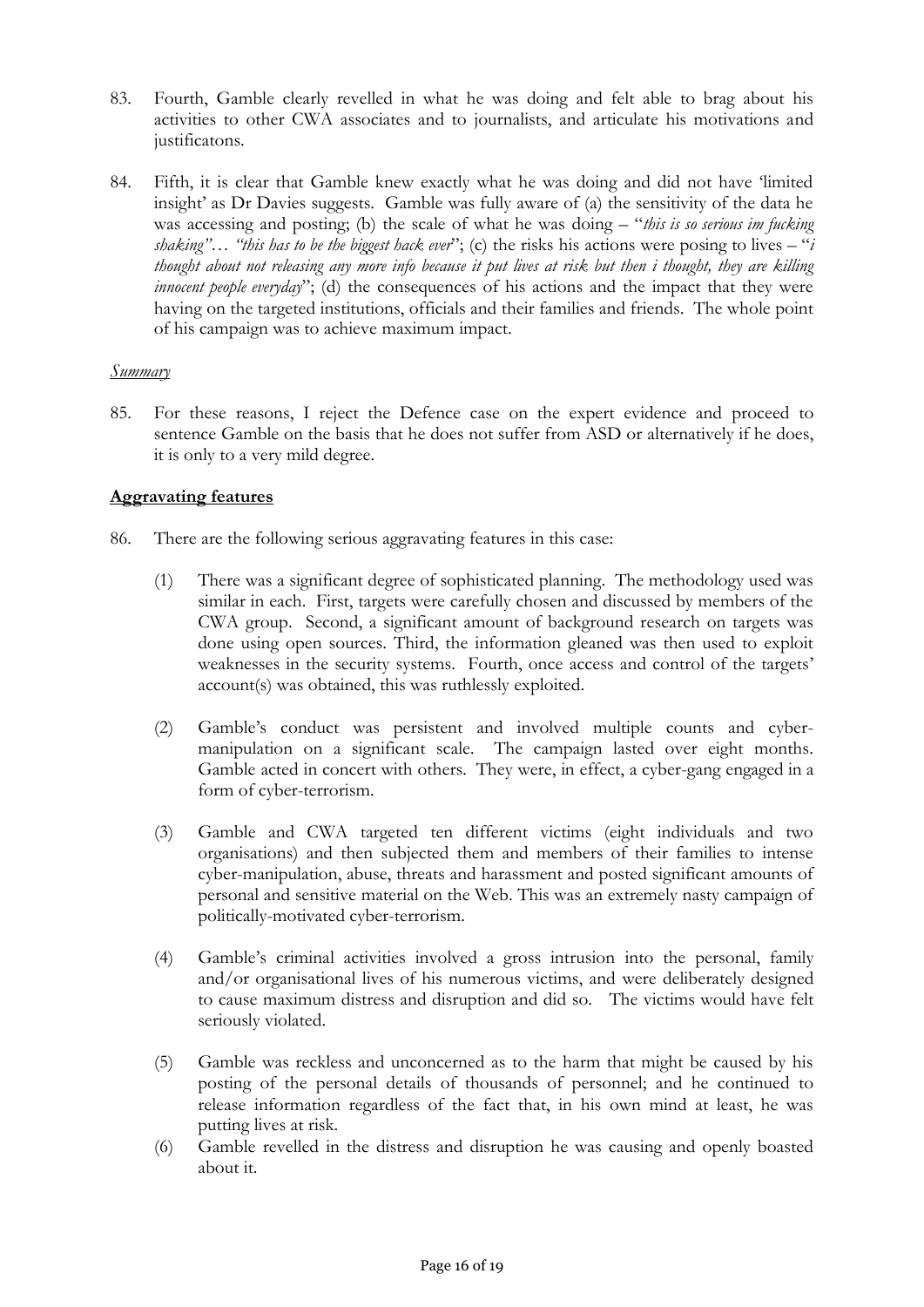(7) Significant sums have been expended by the organisations involved in dealing with the problems caused; but, more importantly, they and their systems have suffered significant reputational damage with a resultant loss of confidence in the use of law enforcement portals.

# **Mitigation**

- 87. I have listened carefully to everything that has been said ably by Mr Harbage QC on behalf the Defence and there are significant factors by way of mitigation:
	- (1) Gamble's pleas of guilty at the earliest opportunities for which I give maximum 1/3rd credit.
	- (2) Gamble's lack of previous convictions.
	- (3) Gamble's age importantly he was only 15-17 when these offences took place and is now just 18 and a half.
	- (4) Gamble is a young, vulnerable adult, who has characteristics of naivety and immaturity; and it is common ground between the psychiatrists that he would find it difficult to cope with a sentence of immediate imprisonment*.*
	- (5) Delay there has been a considerable period of delay between Gamble's arrest and sentencing, with this hanging over him*.* This has been due in part to the need to resolve the psychiatric issues raised by the Defence.
	- (6) Gamble co-operated in disclosing his passwords when arrested; he has not repeated any offending whilst being on bail; and there is evidence of him giving some IT assistance to one or two companies for which he was rewarded.
	- (7) Gamble was not motivated by money (although this is balanced by his determined political motivation).

#### **Deterrent sentences**

- 88. In *R v. Martin* (*supra*), the Court of Appeal upheld a sentence of two years imprisonment for four counts of breach of section 1 and five counts of breach of section 3 of the Computer Misuse Act 1990. In 2011 and 2012, when 19 and 20 years old, the appellant in that case had engaged in multiple DOS (Denial of Service) attacks on Oxford and Cambridge University websites, as well as inserting *Trojan* malware onto an individual's computer and seizing his personal and financial information. I quote an important passage from Lord Justice Leveson's judgment at the beginning of these sentencing remarks.
- 89. In the case of *R v. Mudd* [2017] EWCA Crim 1395, the Court of Appeal upheld a sentence of two years detention for breaches of section 3 of the Computer Misuse Act 1990. In 2011 and 2012, when about 15 years old, the appellant had run a DDoS (Distributed Denial of Service) programme which he had sold on the Web to thousands of users and customers to carry out DDoS attacks. Gross LJ at [35] cited the pertinent words of the sentencing judge, HHJ Topolski, who said this about the need for deterrent sentences: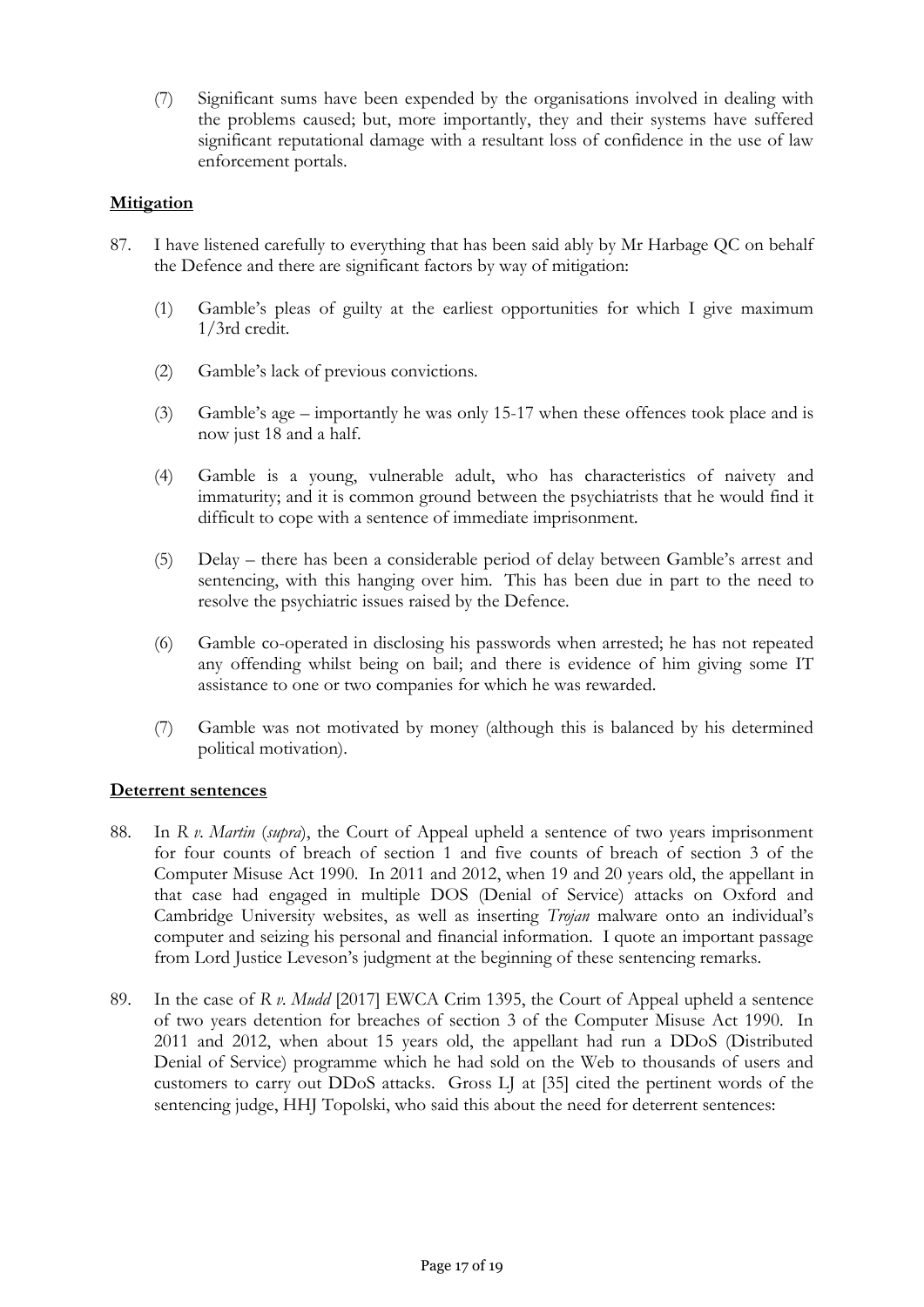"38. The wider implications of such crimes for society cannot be ignored. Offences such as these, have the potential to cause great damage to the community at large and the public, as well as to the individuals more directly affected by them*.* Further, it is fortuitous and beyond the control of those who perpetrate them, whether they do so or not. This finds reflection in the maximum sentence which may be passed of ten years imprisonment for an offence contrary to section 3(1) of the Act and five years imprisonment for an offence contrary to section 2(1) of the Act. These offences are comparatively easy to commit by those with the relevant expertise, they are increasingly prevalent and the public is entitled to be protected from them. In our view, it is appropriate for sentences for offences such as these to involve a real element of deterrence. Those who commit them must expect to be punished accordingly."

- 90. It is open to the Court to pass a deterrent sentence in this case (see paragraph 1.10 and 6.2 of the Guidelines cited above).
- 91. I bear in mind that Gross LJ re-iterated in *R v. Mudd* (*supra*) at [43], there is no 'cliff edge' just because a defendant has reached 18. One has to look at all the aspects of the defendant and the circumstances, which I do.

# **Deprivation Order**

- 92. I make a Deprivation Order under s.143 of the Powers of Criminal Courts (Sentencing) Act 2000 in respect of the following four items:
	- 1. Emachines laptop (TCJ18LC4)
	- 2. Advent desktop computer (CG18LC9)
	- 3. Samsung tablet (CG18LC6)
	- 4. iPhone (CG18LC4)

#### **Serious Crime Prevention Order**

93. The Crown apply for a Serious Crime Prevention Order under section 19 of the Serious Crime Act 2007. However, I am not minded to grant one in this case. First, because Gamble has not offended whilst on bail these past two years. Second, because Gamble's future employment prospects clearly lie in IT once he is released and rehabilitated.

### **Sentence**

Kane Gamble, stand up please.

94. The offences to which you have pleaded guilty are so serious that only an immediate sentence of detention is appropriate. The sentence of detention which I am about to impose upon you is intended to punish you and reflect the overall criminality of your conduct and the harm you have caused to your many victims and confidence in the systems that you interfered with. It is also intended to act as a warning and deterrent to others who might be tempted to engage in the same sort of criminal conduct.